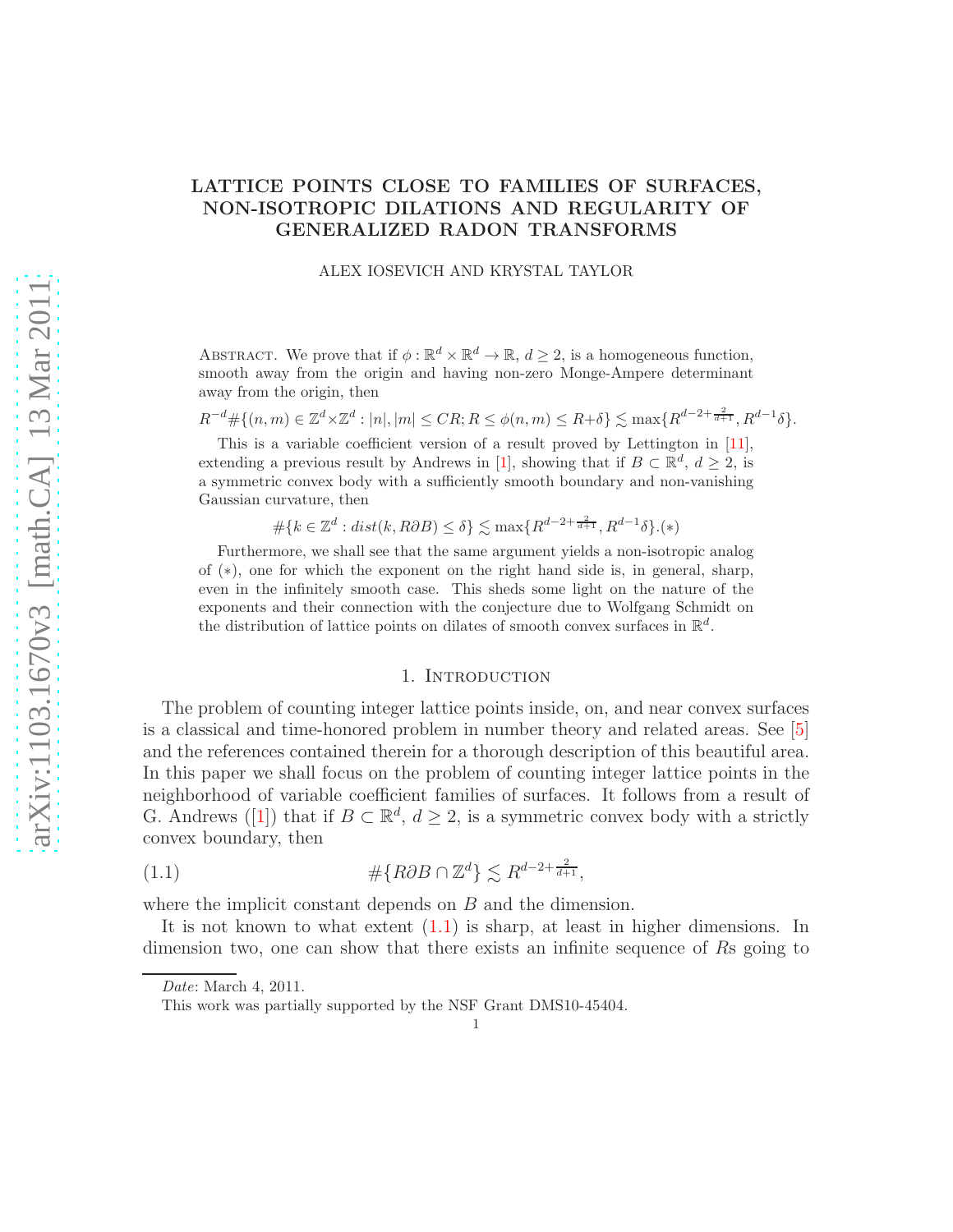<span id="page-1-5"></span>infinity, such that

<span id="page-1-0"></span>
$$
\# \{R\partial B \cap \mathbb{Z}^2\} \gtrsim C_{\epsilon} R^{\frac{2}{3} - \epsilon}
$$

for any  $\epsilon > 0$ . See, for example, [\[14\]](#page-18-3) and [\[9\]](#page-18-4). It is important to note, however, that the boundary of B in  $(1.2)$  is only  $C^{1,1}$  and not any smoother.

In dimensions three and higher, a deep and far-reaching conjecture due to Wolfgang Schmidt([\[17\]](#page-18-5)) says that if the boundary of B is smooth and has non-vanishing Gaussian curvature, then for any  $\epsilon > 0$ ,

(1.3) 
$$
\#\{R\partial B \cap \mathbb{Z}^d\} \leq C_{\epsilon} R^{d-2+\epsilon}.
$$

See [\[7\]](#page-18-6) for the discussion of related issues. In dimension two, even smoothness does not lead to an analog of [\(1.3\)](#page-1-1), even conjecturally, due to an example due to Konyagin([\[10\]](#page-18-7)), who showed that there exists a smooth symmetric convex curve  $\Gamma$ , with everywhere non-vanishing curvature, and a sequence of dilates  $R_j \to \infty$  such that

<span id="page-1-1"></span>
$$
\#\{R_j\Gamma\cap\mathbb{Z}^2\}\gtrsim\sqrt{R_j}.
$$

M.C. Lettington  $([11])$  $([11])$  $([11])$  recently extended Andrews' result  $((1.1)$  $((1.1)$  above) by showing that

<span id="page-1-3"></span>(1.4) 
$$
\#\{k \in \mathbb{Z}^d : R \le ||k||_B \le R + \delta\} \lesssim \max\{R^{d-2+\frac{2}{d+1}}, R^{d-1}\delta\},
$$

where

$$
||x||_B = \inf\{t > 0 : x \in tB\}.
$$

He needs  $\partial B$  to have a tangent hyper-plane at every point and that any twodimensional cross section through the normal consist of a plane curve with continuous radius of curvature bounded away from zero and infinity.

If the boundary of  $B$  is smoother, Lettington's bound can be improved in the following way. Let

 $N_B(R) = \#\{RB \cap \mathbb{Z}^d\}.$ 

Define the discrepancy function,  $\mathcal{D}_B(R)$  by the equation

<span id="page-1-4"></span>
$$
N_B(R) = |B|R^d + \mathcal{D}_B(R).
$$

Suppose that we have a bound

$$
(1.5) \t\t |\mathcal{D}_B(R)| \lessapprox R^{d-2+\alpha_d}
$$

for some  $\alpha_d > 0$ .<sup>[1](#page-1-2)</sup>. It follows that

$$
|N_B(R+\delta) - N_B(R)| = |B|(R+\delta)^d + \mathcal{D}_B(R+\delta) - |B|R^d - \mathcal{D}_B(R)|
$$

<span id="page-1-2"></span><sup>1</sup>Here and throughout,  $X \leq Y$ , with the controlling parameter R, if for every  $\epsilon > 0$  there exists  $C_\epsilon>0$  such that  $X\leq C_\epsilon R^\epsilon Y$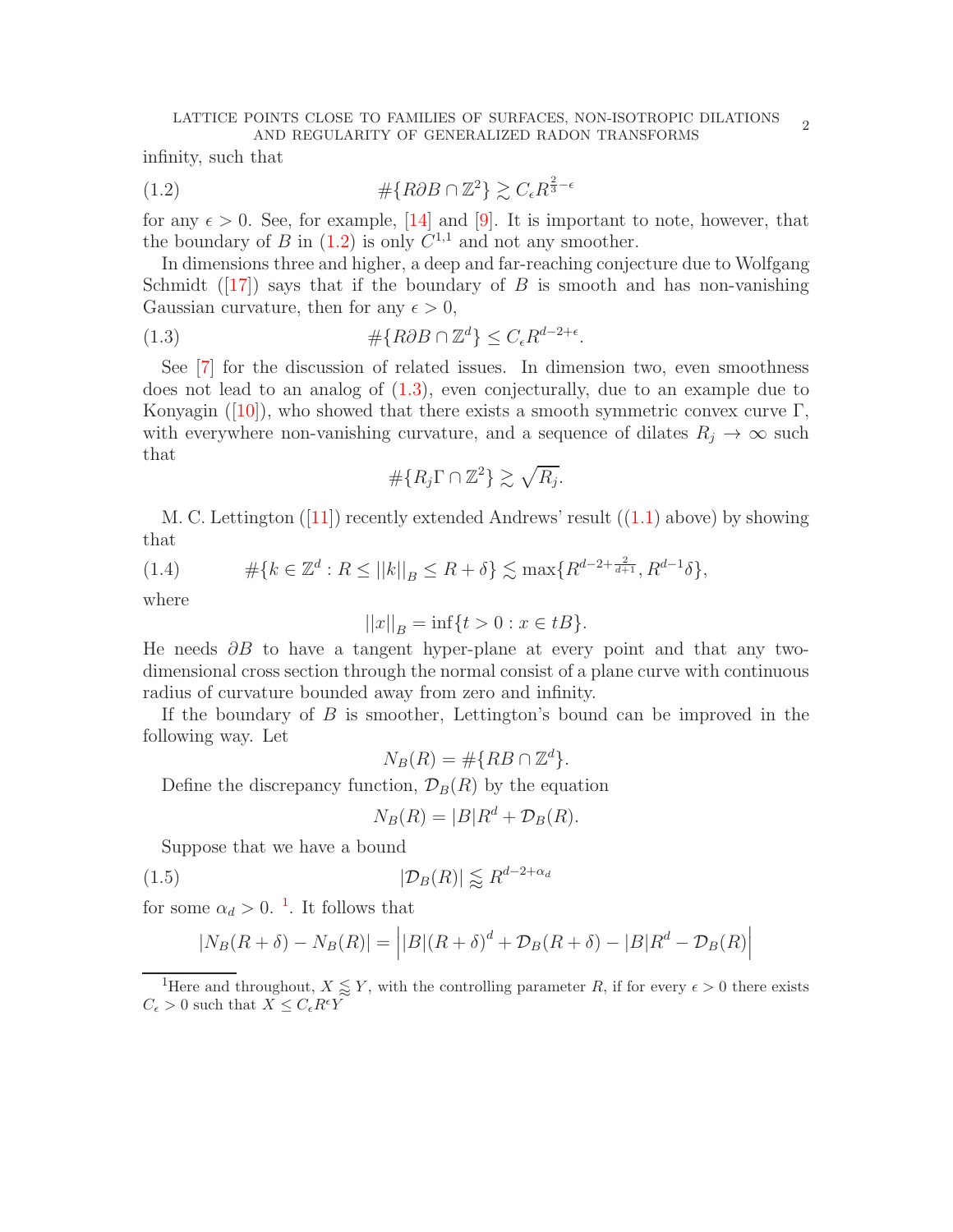#### <span id="page-2-4"></span>LATTICE POINTS CLOSE TO FAMILIES OF SURFACES, NON-ISOTROPIC DILATIONS TOINTS CLOSE TO FAMILIES OF SURFACES, NON-ISOTROPIC DILATIONS 3<br>AND REGULARITY OF GENERALIZED RADON TRANSFORMS

$$
\leq \left| |B|(R+\delta)^d - |B|R^d| + |\mathcal{D}_B(R+\delta)| + |\mathcal{D}_B(R)| \right|
$$
  
(1.6)  

$$
\lesssim R^{d-1}\delta + R^{d-2+\alpha_d},
$$

which is an immediate improvement over  $(1.4)$  if  $\alpha_d < \frac{2}{d+1}$ .

Indeed,Wolfgang Muller  $(13)$  proves that  $(1.5)$  holds with

$$
\alpha_d = \frac{d+4}{d^2+d+2}
$$
 if  $d \ge 5$ ;  $\alpha_4 = \frac{6}{17}$  and  $\alpha_3 = \frac{20}{43}$ 

It is not difficult to check that in each case,  $\alpha_d < \frac{2}{d+1}$ .

The purpose of this paper is two-fold. We extend Lettington's estimate to a variable coefficient setting where generalized Radon transforms play the dominant role. In the process, we give a reasonably short Fourier analytic proof of [\(1.4\)](#page-1-3) under more stringent smoothness assumptions on  $\partial B$  than the ones used by Lettington, but less stringent than those needed by Muller. We shall also see that the same argument yields a certain multi-parameter analog of  $(1.4)$ , one for which the exponent  $d-2+\frac{2}{d+1}$ in [\(1.4\)](#page-1-3) cannot be improved, even in the infinitely smooth case. We shall also obtain a non-isotropic variant of [\(1.5\)](#page-1-4) where, once again, the exponent  $d-2+\frac{2}{d+1}$  cannot be improved, even in the infinitely smooth case. This sheds some light on the nature of the exponents and further illustrates the depth of Schmidt's conjecture [\(1.3\)](#page-1-1). Our main results, initially stated in an isotropic setting, are the following.

<span id="page-2-0"></span>**Theorem 1.1.** Let  $\phi$ :  $\mathbb{R}^d \times \mathbb{R}^d \to \mathbb{R}$  be a homogeneous function of degree one,  $C^{\lfloor \frac{d}{2} \rfloor + 1}$  away from the origin. Suppose that

(1.7) 
$$
\nabla_x \phi_l(x, y) \neq \vec{0} \text{ and } \nabla_y \phi_l(x, y) \neq \vec{0}
$$

in a neighborhood of the sets

<span id="page-2-3"></span><span id="page-2-1"></span>
$$
\{x \in B : \phi(x, y) = t\}, \{y \in B : \phi(x, y) = t\},\
$$

where, B denotes the unit ball. Suppose further that the Monge-Ampere determinant of  $\phi$ , (introduced by Phong and Stein the Euclidean setting in [\[15\]](#page-18-9)), given by

,

(1.8) 
$$
\det \begin{pmatrix} 0 & \nabla_x \phi \\ -(\nabla_y \phi)^T & \frac{\partial^2 \phi}{dx_i dy_j} \end{pmatrix}
$$

does not vanish on the set  $\{(x, y) \in B \times B : \phi(x, y) = t\}$  for any  $t > 0$ . Then

<span id="page-2-2"></span>(1.9)  
\n
$$
q^{-d} \# \{(n, m) \in \mathbb{Z}^d \times \mathbb{Z}^d : |n|, |m| \le Cq; q \le \phi(n, m) \le q + \delta \} \lesssim max\{q^{d-2 + \frac{2}{d+1}}, q^{d-1}\delta\},
$$
  
\nfor C a positive constant dependent on  $\phi$ .

.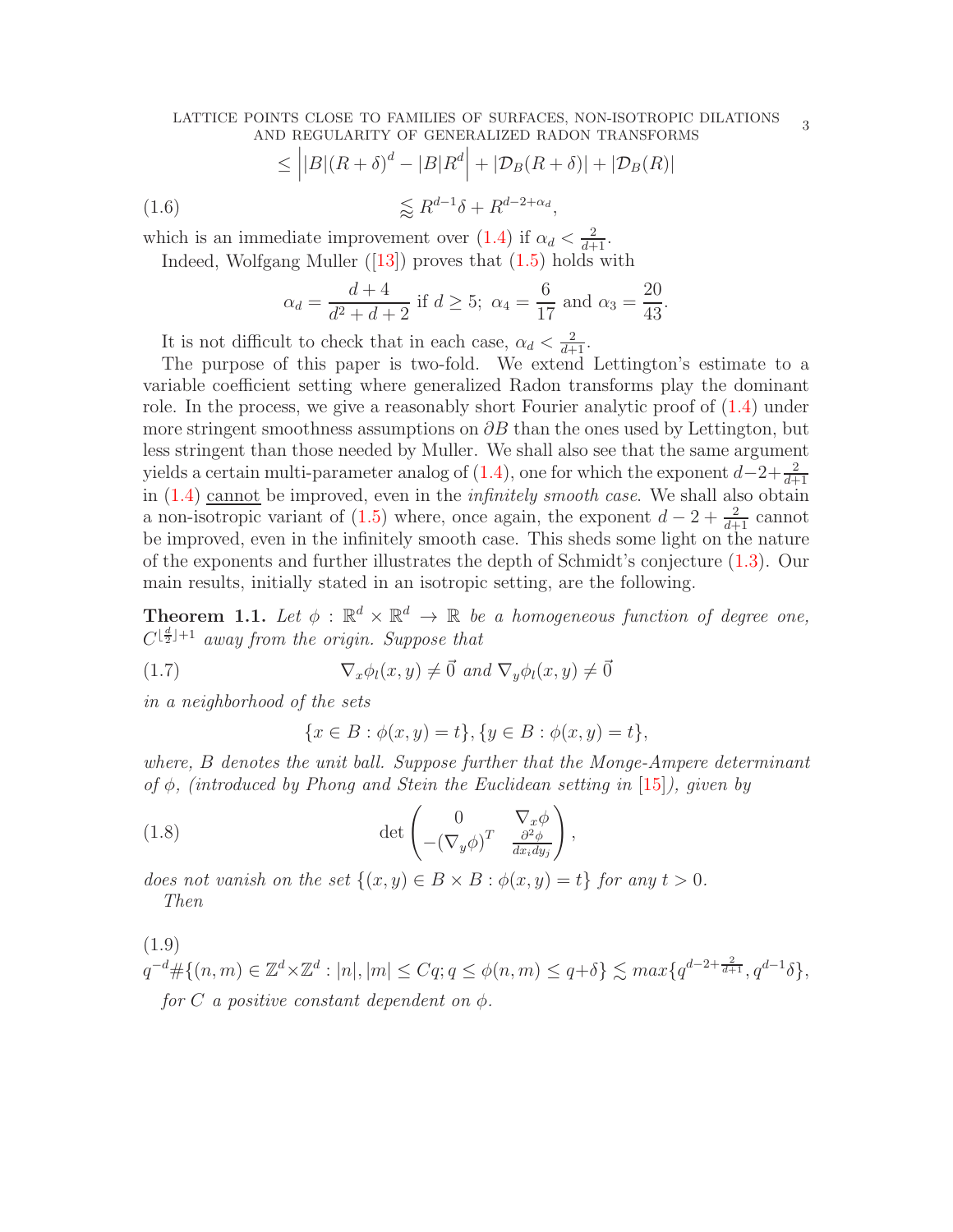<span id="page-3-2"></span><span id="page-3-0"></span>Corollary 1.2. Let B be a bounded symmetric convex body. Suppose that  $\partial B$  is  $C^{\lfloor \frac{d}{2} \rfloor + 1}$  and has everywhere non-vanishing Gaussian curvature. Then  $(1.4)$  holds.

Corollary [1.2](#page-3-0) follows from Theorem [1.1](#page-2-0) by first observing that if  $\partial B$  is  $C^{\lfloor \frac{d}{2} \rfloor + 1}$  and has everywhere non-vanishing Gaussian curvature, then  $\phi(x, y) = ||x - y||_B$  satisfies the Monge-Ampere assumption in [\(1.8\)](#page-2-1) above, as can be demonstrated by a direct calculation. This gives us [\(1.9\)](#page-2-2). We then observe that if  $\phi(x, y) = ||x - y||_B$  and  $R = q$ , the left hand side in [\(1.9\)](#page-2-2) equals the left hand side of [\(1.4\)](#page-1-3). This completes the proof of the corollary, assuming Theorem [1.1.](#page-2-0)

1.1. Non-isotropic formulation and sharpness of exponents. We are going to prove the following, more general, version of Theorem [1.1.](#page-2-0)

<span id="page-3-1"></span>**Theorem 1.3.** Let  $\phi : \mathbb{R}^d \times \mathbb{R}^d \to \mathbb{R}$  be a  $C^{\lfloor \frac{d}{2} \rfloor + 1}$  function away from the origin satisfying the quasi-homogeneity condition

$$
\phi(q^{\alpha_1}x_1, \cdots, q^{\alpha_d}x_d, q^{\alpha_1}y_1, ..., q^{\alpha_d}y_d) = q^{\beta}\phi(x, y),
$$

where  $\sum_{j=1}^d \alpha_j = d$ ,  $\alpha_j \leq \frac{2d}{d+1}$ , and  $\alpha_j$ ,  $\beta > 0$ . Suppose further that the Monge-Ampere determinant of  $\phi$ , given in [\(1.8\)](#page-2-1), does not vanish for any  $t > 0$ , and that the non-degeneracy assumption  $(1.7)$  holds. Then

(1.10) 
$$
q^{-d} \# \{(n, m) \in \mathbb{Z}^d \times \mathbb{Z}^d : \forall j, |n_j|, |m_j| \le C q^{\alpha_j}; |\phi(n, m) - q^{\beta}| \le \delta \} \le max \{ q^{d-2 + \frac{2}{d+1}}, q^{d-\beta} \delta \},
$$

for a positive constant C dependent on  $\phi$ .

Theorem [1.1](#page-2-0) follows from Theorem [1.3](#page-3-1) by taking  $\beta = \alpha_i \equiv 1$ .

Once again, in the case when  $\phi(n,m) = \phi_0(n-m)$ , we get a non-isotropic analog of Corollary [1.2.](#page-3-0)

1.1.1. Sharpness of exponents: To see that Theorem [1.3](#page-3-1) is, in general, sharp, let

$$
\phi(x,y) = (x_d - y_d) - (x_1 - y_1)^2 - \dots - (x_{d-1} - y_{d-1})^2,
$$

(1.11) 
$$
\alpha_1 = \dots = \alpha_{d-1} = \frac{d}{d+1}, \ \alpha_d = \beta = \frac{2d}{d+1}.
$$

It is not hard to see that with this  $\phi$ ,

$$
q^{-d} \# \{ (n,m) \in \mathbb{Z}^d \times \mathbb{Z}^d : \forall j, |n_j|, |m_j| \le C q^{\alpha_j}; \phi(n,m) = q^{\frac{2d}{d+1}} \} \approx q^{d-2+\frac{2}{d+1}},
$$

and thus Theorem [1.3](#page-3-1) is sharp. We note that in a discrete two-dimensional setting, thistype of a construction was used by Pavel Valtr  $([20])$  $([20])$  $([20])$  to give an example of a family of points and translates of a fixed convex curve with everywhere non-vanishing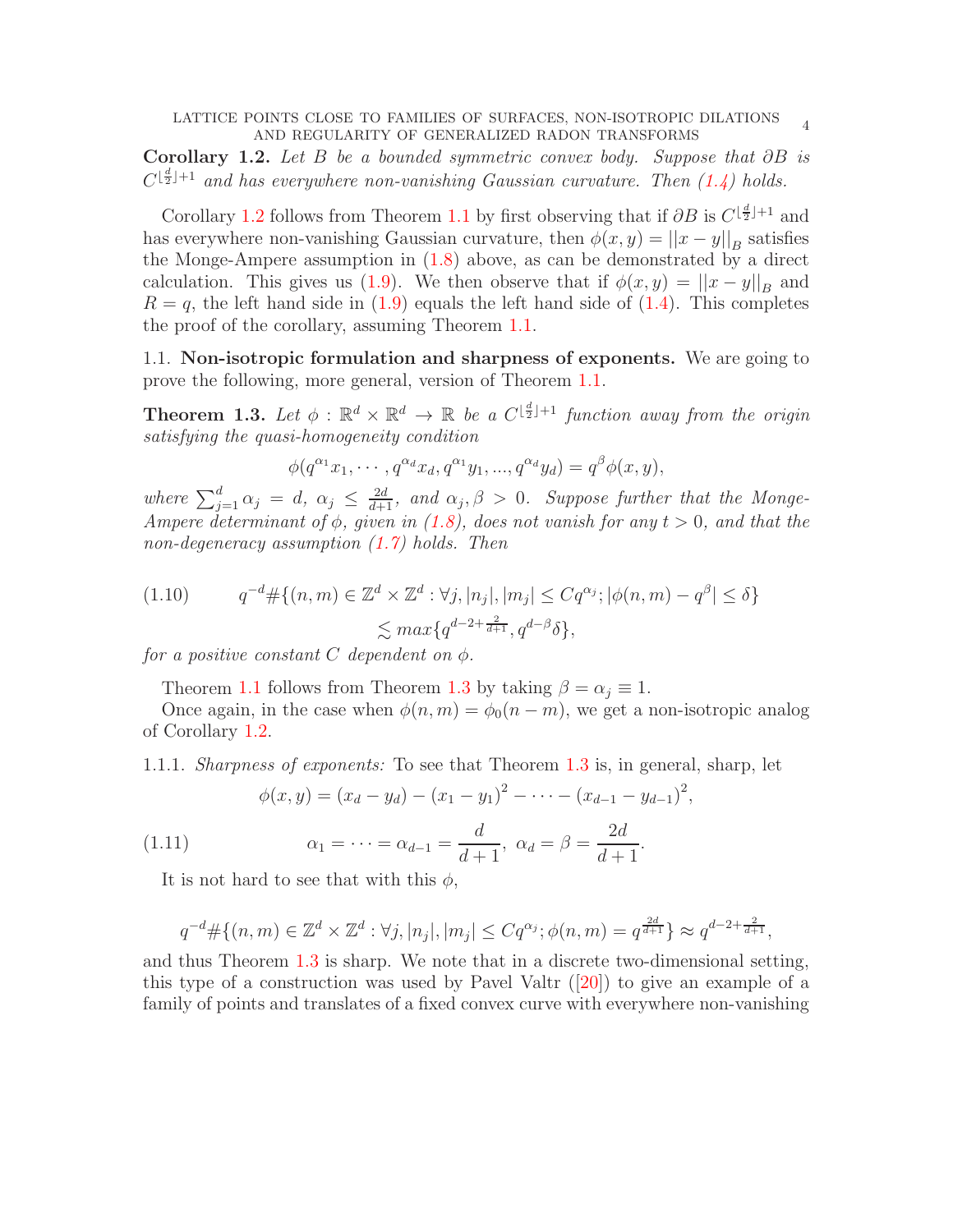<span id="page-4-1"></span>curvature for which the exponent given by the Szemeredi-Trotter incidence theorem cannot be improved. See also [\[8\]](#page-18-11) where Valtr example is explored in a continuous setting of the Falconer distance conjecture.

Going back to Wolfgang Schmidt's conjecture [\(1.3\)](#page-1-1), we see that our example above clearly shows that isotropic dilations are absolutely necessary for the conjecture to hold. Using non-isotropic dilations, the conjectured exponent  $d-2$  may be as bad as  $d-2+\frac{2}{d+1}$ . These observations suggests that there is a delicate interplay between the smoothness of the boundary and the structure of dilations which should prove to be a fruitful field of investigation in the sequel.

Acknowledgements: The authors are grateful to D. H. Phong for some helpful remarks on this paper.

### 2. PROOF OF THE MAIN RESULT (THEOREM  $(1.3)$ )

The argument below is motivated, to a significant degree, by Falconer's argument in  $[3]$ . See also  $[4]$  and  $[12]$ . See  $[6]$  and  $[2]$  where Sobolev bounds for generalized Radon transforms are used to obtain geometric and geometric combinatorial conclusions.

Set

$$
\mu_q(x) = q^{-d} q^{\frac{d^2}{s}} \sum_{a \in \mathbb{Z}^d} \prod_{j=1}^d \psi_0 \left( \frac{a_j}{q^{\alpha_j}} \right) \psi_0 \left( q^{\frac{d}{s}} \left( x_j - \frac{a_j}{q^{\alpha_j}} \right) \right),
$$

where  $\psi_0$  is a smooth symmetric function which is identically equal to 1 on the unit ball and equal to 0 outside of the interval  $(-C, C)$  for a positive constant  $C > 2$ .

Let  $E_q$  denote the support of  $\mu_q$ . Notice that  $\mu_q(B(x, q^{-\frac{d}{s}})) \sim q^{-d}$  for  $x \in E_q$ . We show that

<span id="page-4-0"></span>(2.1) 
$$
\mu_q \times \mu_q(\{(x, y) : |\phi(x, y) - 1| \le q^{-\frac{d}{s}}\}) \lesssim q^{-\frac{d}{s}}
$$

for  $\frac{d+1}{2} \leq s < d$ .

It is an immediate consequence of this estimate that

$$
q^{-d} \# \{(n,m) \in \mathbb{Z}^d \times \mathbb{Z}^d : \forall j, |n_j|, |m_j| \le C q^{\alpha_j}; |\phi(n,m) - q^{\beta}| \le \delta \} \lesssim \max\{q^{d-2+\frac{2}{d+1}}, q^{d-\beta}\delta\}.
$$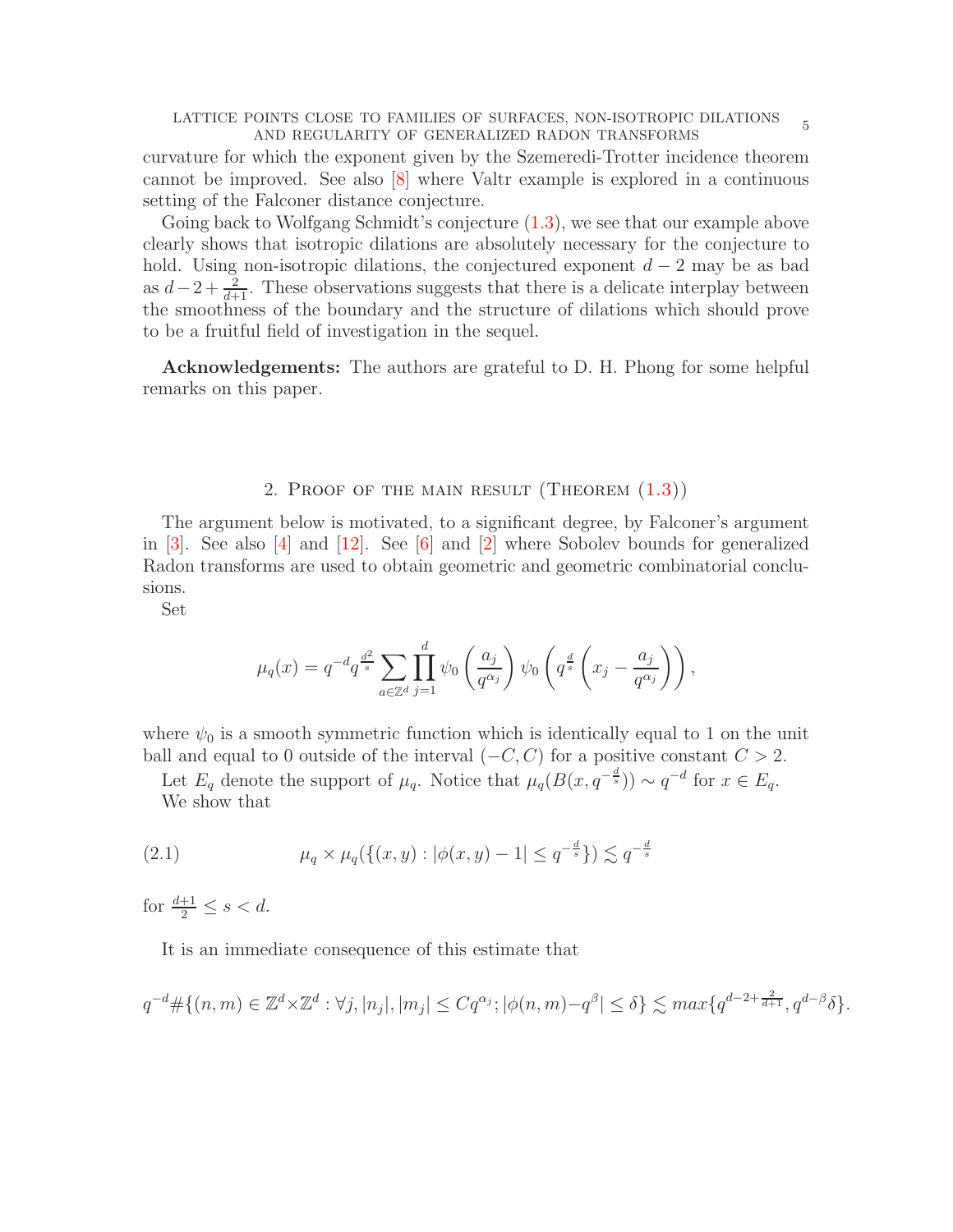#### <span id="page-5-4"></span>LATTICE POINTS CLOSE TO FAMILIES OF SURFACES, NON-ISOTROPIC DILATIONS OINTS CLOSE TO FAMILIES OF SURFACES, NON-ISOTROPIC DILATIONS 6

Indeed, letting  $N(A, \gamma)$  denotes the number of balls of radius  $\gamma$  needed to cover a set A and letting  $\tau_q^{\alpha} x = (q^{\alpha_1} x_1, \dots, q^{\alpha_d} x_d)$ , we get

$$
\mu_q \times \mu_q(\{(x, y) : |\phi(x, y) - 1| \le q^{-\frac{d}{s}}\}\n\sim q^{-2d} N(\{(x, y) \in E_q \times E_q : |\phi(x, y) - 1| \le q^{-\frac{d}{s}}\}, q^{-\frac{d}{s}})\n\sim q^{-2d} N(\{(u, v) \in \tau_q^{\alpha}(E_q) \times \tau_q^{\alpha}(E_q) : |\phi(u, v) - q^{\beta}| \le q^{\beta - \frac{d}{s}}\}, q^{\beta - \frac{d}{s}})\n\sim q^{-2d} \#(\{(n, m) \in \mathbb{Z}^d \times \mathbb{Z}^d : \forall j, |n_j|, |m_j| \le Cq^{\alpha_j}, |\phi(n, m) - q^{\beta}| \le q^{\beta - \frac{d}{s}}\}).
$$

If  $\delta \leq q^{\beta - \frac{2d}{d+1}}$  then result follows immediatley by setting  $s = \frac{d+1}{2}$  $\frac{+1}{2}$ . Otherwise, choose  $\frac{d+1}{2} \leq s < d$  so that  $\delta = q^{\beta - \frac{d}{s}}$ .

To show  $(2.1)$ , we begin by re-writing the left hand side of the inequality as

$$
\mu_q \times \mu_q(\{(x,y) : |\phi(x,y) - 1| \le q^{-\frac{d}{s}}\}) = \iint_{\{|\phi(x,y) - 1| \le q^{-\frac{d}{s}}\}} \psi(x,y) d\mu_q(y) d\mu_q(x)
$$

where  $\psi$  is a smooth function with compact support which is centered at the origin. Define

(2.2) 
$$
T_q f(x) = q^{\frac{d}{s}} \int_{\{|\phi(x,y)-1| \le q^{-\frac{d}{s}}\}} f(y) \psi(x,y) dy.
$$

Then the left hand side of [\(2.1\)](#page-4-0) can be written as  $\langle T_q \mu_q, \mu_q \rangle$ , and it remains to show that, for  $\frac{d+1}{2} \leq s < d$ ,

<span id="page-5-3"></span>
$$
\langle T_q \mu_q, \mu_q \rangle \lesssim 1.
$$

<span id="page-5-0"></span>By the Cauchy Schwarz inequality:

(2.3) 
$$
\langle T_q \mu_q, \mu_q \rangle \leq \|(\widehat{T_q \mu_q}(\cdot) \times | \cdot |^{\frac{d-s}{2}})\|_2 \times \|(\widehat{\mu_q}(\cdot) | \cdot |^{\frac{s-d}{2}})\|_2 = I \times II.
$$

The remainder of the paper is dedicated to showing that terms I and II are bounded. As we point out above, this implies [\(2.1\)](#page-4-0) which, in turn, implies Theorem [1.3.](#page-3-1)

## 2.1. Estimation of the first term in  $(2.3)$ .

<span id="page-5-2"></span>**Lemma 2.1.** Denote the s – dimensional energy of  $\mu_q$  by  $I_s(\mu_q)$  (see, for instance,  $[21]$ ). Then

<span id="page-5-1"></span>
$$
I_s(\mu_q) = \|(\widehat{\mu_q}(\cdot)| \cdot|^{\frac{s-d}{2}})\|_2^2 \lesssim 1.
$$

To prove the lemma, observe that

(2.4) 
$$
\int |\widehat{\mu}_q(\xi)|^2 |\xi|^{s-d} d\xi = \iint |x-y|^{-s} d\mu_q(x) d\mu_q(y).
$$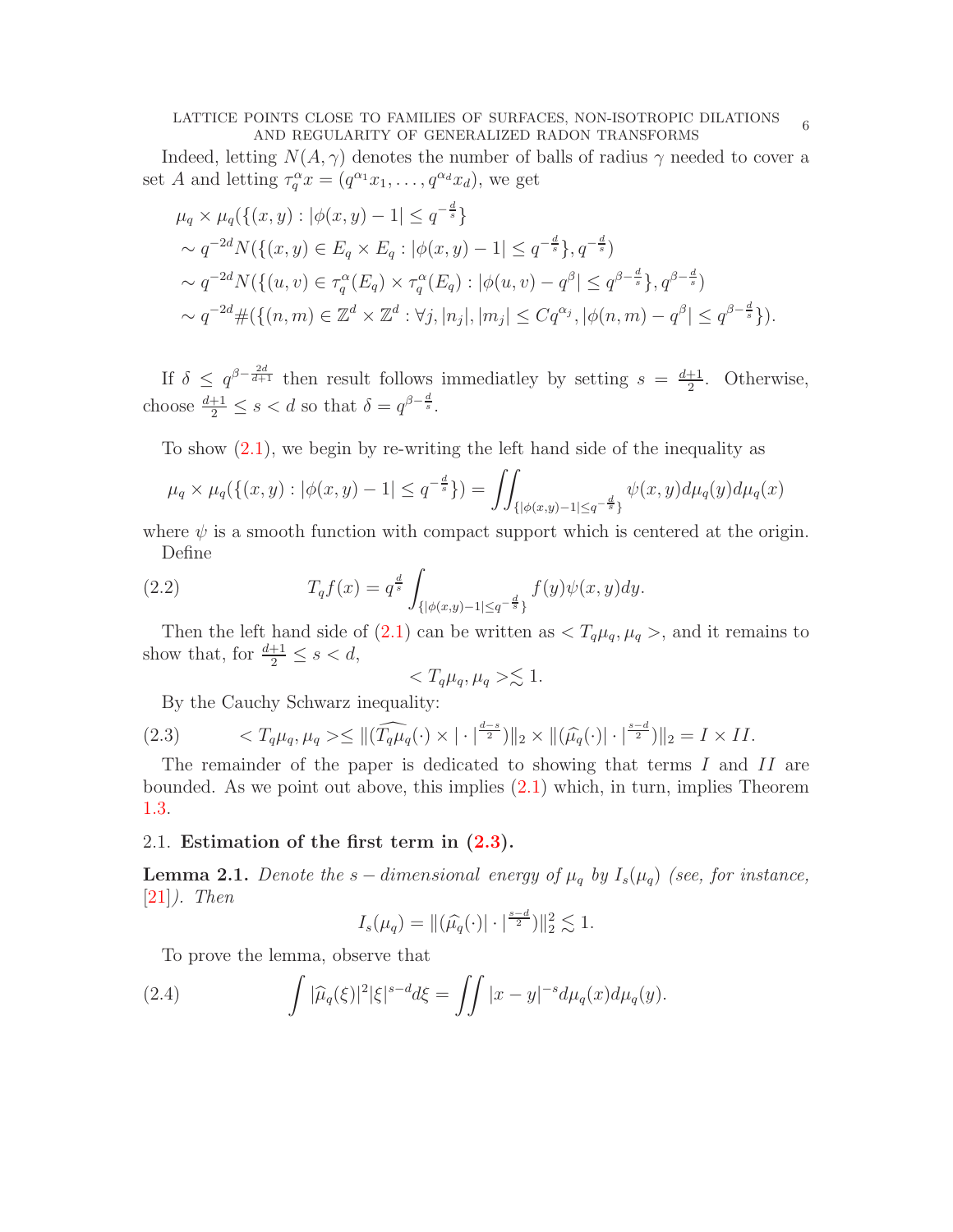#### LATTICE POINTS CLOSE TO FAMILIES OF SURFACES, NON-ISOTROPIC DILATIONS OINTS CLOSE TO FAMILIES OF SURFACES, NON-ISOTROPIC DILATIONS 7<br>AND REGULARITY OF GENERALIZED RADON TRANSFORMS

We expand the right hand side of  $(2.4)$  using the definition of  $\mu_q$ . In doing so, we introduce the summation over  $a \in \mathbb{Z}^d$  and  $a' \in \mathbb{Z}^d$ .

The isotropic case: To motivate the argument for the general (non-isotropic) case which follows, we first look at the proof of this lemma in the isotropic case, the regime where  $\alpha_j = 1$  for all  $1 \leq j \leq d$ . In this case, [\(2.4\)](#page-5-1) becomes

$$
q^{-2d}q^{\frac{2d^2}{s}}\sum_{a,a'\in\mathbb{Z}^d}\psi_0\left(\frac{a}{q}\right)\psi_0\left(\frac{a'}{q}\right)\iint\psi_0\left(q^{\frac{d}{s}}\left(x-\frac{a}{q}\right)\right)\psi_0\left(q^{\frac{d}{s}}\left(y-\frac{a'}{q}\right)\right)|x-y|^{-s}dxdy.
$$

When  $a = a'$ , the above quantity is certainly bounded. Indeed, if  $a = a'$  then both x and y lie the same ball of radius  $\sim q^{-\frac{d}{s}}$ , and integrating with spherical coordinates gives the desired result.

In the case that  $a \neq a'$ , we reduce our problem of bounding  $(2.4)$  to bounding

(2.5) 
$$
q^s q^{-2d} \sum_{a,a' \in \mathbb{Z}^d} \psi_0 \left(\frac{a}{q}\right) \psi_0 \left(\frac{a'}{q}\right) |a-a'|^{-s}.
$$

To accomplish this, we break the sum into dyadic shells. For a fixed  $a' \in \mathbb{Z}^d$  with  $|a'|\leq Cq$ , set

<span id="page-6-0"></span>
$$
A_m = \{ a \in \mathbb{Z}^d : 2^m \le |a - a'| < 2^{m+1} \}
$$

where  $0 \leq m \leq \log |Cq|$ . We use the fact that  $\#(A_m) \sim 2^{md}$ . Now

$$
\sum_{a\in\mathbb{Z}^d}\psi_0\left(\frac{a}{q}\right)|a-a'|^{-s}\sim\sum_m\sum_{a\in A_m}|a-a'|^{-s}\lesssim\sum_m 2^{m(d-s)}\sim q^{(d-s)}.
$$

Plugging this calculation into [\(2.5\)](#page-6-0) and summing in  $a' \in \mathbb{Z}^d$  with  $|a'| \leq Cq$ , we see that  $(2.4) \leq 1$ .

The general (non-isotropic) case in two dimensions: For greater clarity, before we proceed to the non-isotropic case for general  $d$ , we look at the specific case when  $d = 2$ . We again break the sum over  $a, a' \in \mathbb{Z}^2$  into the sum over the diagonal and the sum away from the diagonal. When  $a = a'$ , we use the same technique as above.

In the case that  $a \neq a'$ , set

$$
I(a, a') = \iint \prod_{j=1}^{2} \psi_0 \left( q^{\frac{2}{s}} \left( x_j - \frac{a_j}{q^{\alpha_j}} \right) \right) \psi_0 \left( q^{\frac{2}{s}} \left( y_j - \frac{a'_j}{q^{\alpha_j}} \right) \right) |x - y|^{-s} dx dy.
$$

Then [\(2.4\)](#page-5-1) becomes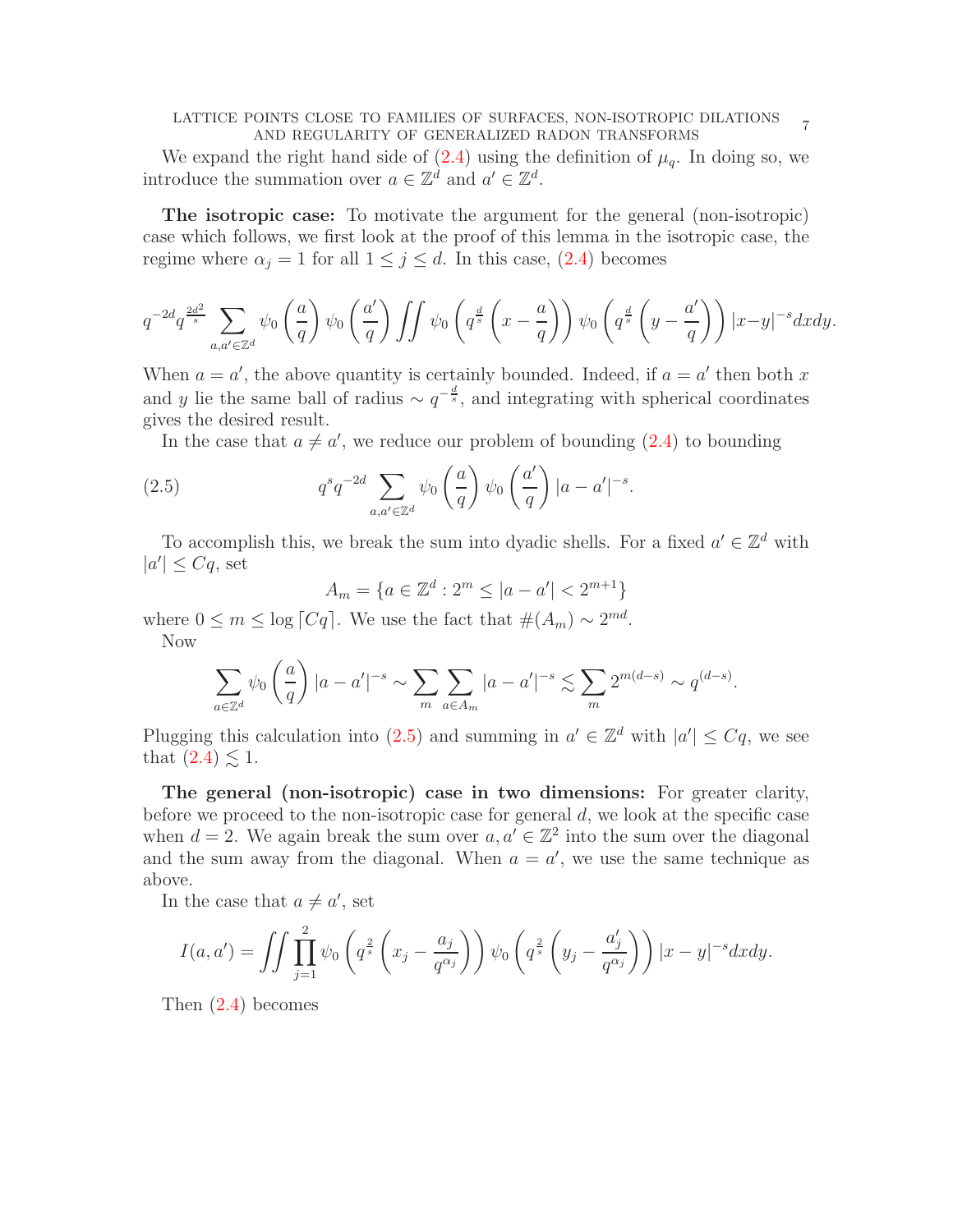<span id="page-7-0"></span>(2.6) 
$$
q^{-4}q^{\frac{8}{s}}\sum \prod_{j=1}^{2}\psi_0\left(\frac{a_j}{q^{\alpha_j}}\right)\psi_0\left(\frac{a'_j}{q^{\alpha_j}}\right)I(a,a')
$$

where the sum is taken over  $a \neq a'$ , both in  $\mathbb{Z}^2$ .

We seek and upper bound for  $|x-y|^{-s}$ . Since  $a \neq a'$ , then either  $a_1 = a'_1$  and  $a_2 \neq a'_2$  (case 1),  $a_1 \neq a'_1$  and  $a_2 = a'_2$  (case 2), or  $a_1 \neq a'_1$  and  $a_2 \neq a'_2$  (case 3). The first two cases are handled similarly and we omit the proof of case 2.

Case 1:

$$
|x-y| \sim |x_1 - y_1| + |x_2 - y_2| \ge q^{-\alpha_2} |a_2 - a_2'|.
$$

Now

<span id="page-7-1"></span>
$$
I(a, a') \lesssim q^{-\frac{8}{s}} q^{s\alpha_2} |a_2 - a'_2|^{-s}.
$$

Thus, [\(2.6\)](#page-7-0) is bounded above by

(2.7) 
$$
q^{-4}q^{s\alpha_2} \sum \prod_{j=1}^2 \psi_0\left(\frac{a_j}{q^{\alpha_j}}\right) \psi_0\left(\frac{a'_j}{q^{\alpha_j}}\right) |a_2 - a'_2|^{-s}
$$

where the sum is taken over  $a_2 \neq a'_2$ , both in Z, and over  $a_1 = a'_1$  in Z. Fix  $a'_2 \in \mathbb{Z}$  with  $|a'_2| \leq Cq^{\alpha_2}$  and set

$$
A_m = \{a_2 \in \mathbb{Z} : 2^m \le |a_2 - a'_2| < 2^{m+1}\}
$$

where  $0 \leq m \leq \log \lceil Cq^{\alpha_2} \rceil$ . We use the fact that  $\#(A_m) \sim 2^m$ . We have

$$
\sum_{a_2 \in \mathbb{Z}} \psi_0 \left( \frac{a_2}{q^{\alpha_2}} \right) |a_2 - a'_2|^{-s} \sim \sum_m \sum_{a_2 \in A_m} |a_2 - a'_2|^{-s} \lesssim \sum_m 2^{m(1-s)} \sim 1.
$$

Now,

$$
(2.7) \le q^{-4} q^{s\alpha_2} q^{\alpha_1} q^{\alpha_2}
$$

which is bounded by 1 as  $\alpha_2 \leq \frac{2}{s}$  $\frac{2}{s}$  and  $\alpha_1 + \alpha_2 = 2$ .

Case 3:

$$
|x-y|^{-s}\geq q^{\frac{s(\alpha_1+\alpha_2)}{2}}|a_1-a_2|^{-\frac{s}{2}}|a_1'-a_2'|^{-\frac{s}{2}}
$$

to see that  $(2.6)$  is bounded above by

<span id="page-7-2"></span>
$$
(2.8) \tq^{-4}q^{\frac{s(\alpha_1+\alpha_2)}{2}}\sum_{j=1}^2 \psi_0\left(\frac{a_j}{q^{\alpha_j}}\right)\psi_0\left(\frac{a_j'}{q^{\alpha_j}}\right)|a_1-a_2|^{-\frac{s}{2}}|a_1'-a_2'|^{-\frac{s}{2}}
$$

where the sum is taken over  $a_2 \neq a'_2$ , both in Z, and over  $a_1 = a'_1$  in Z. For a fixed  $a_2 \in \mathbb{Z}$  with  $|a'_2| \leq Cq^{\alpha_2}$ , let  $A_m$  be as in case 1.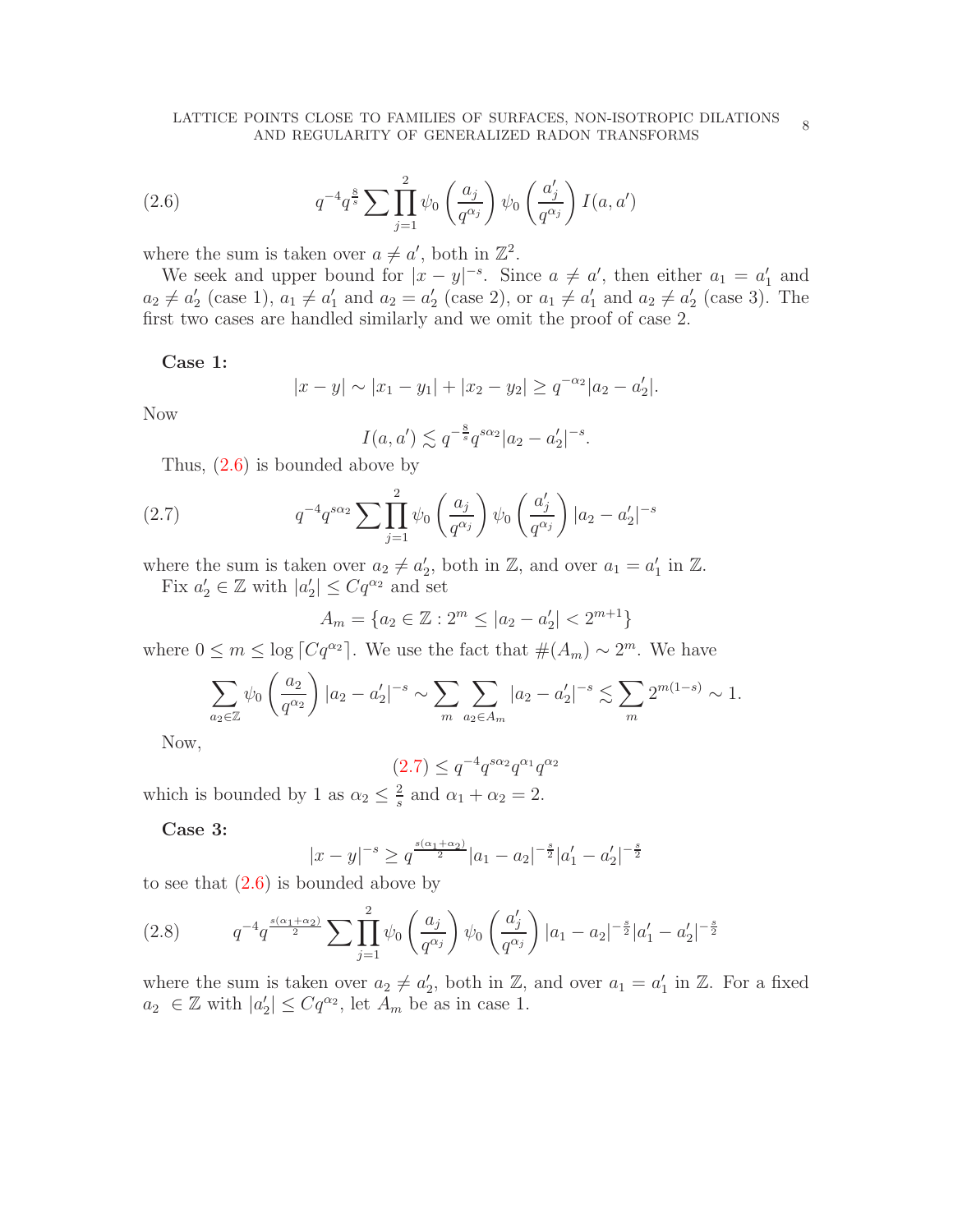Now

$$
\sum_{a_2 \in \mathbb{Z}} \psi_0 \left( \frac{a_2}{q^{\alpha_2}} \right) |a_2 - a'_2|^{-\frac{s}{2}} \sim \sum_m \sum_{a \in A_m} |a_2 - a'_2|^{-\frac{s}{2}} \lesssim \sum_m 2^{m(1-\frac{s}{2})} \sim q^{\alpha_2(1-\frac{s}{2})}.
$$

Likewise,

$$
\sum_{a_1 \in \mathbb{Z}} \psi_0 \left( \frac{a_1}{q^{\alpha_1}} \right) |a_1 - a_1'|^{-\frac{s}{2}} \lesssim q^{\alpha_1(1-\frac{s}{2})}.
$$

Therefore

$$
(2.8) \lesssim q^{-4} q^{s \frac{\alpha_1 + \alpha_2}{2}} q^{\alpha_1 + \alpha_2} q^{\alpha_1 (1 - \frac{s}{2})} q^{\alpha_2 (1 - \frac{s}{2})} \lesssim 1.
$$

The general (non-isotropic) case in all dimensions: We are now ready to present the general case. We again break the sum over  $a, a' \in \mathbb{Z}^d$  into the sum over the diagonal and the sum away from the diagonal. When  $a = a'$ , [\(2.4\)](#page-5-1) becomes

$$
q^{-2d}q^{\frac{2d^2}{s}}\sum_{a\in\mathbb{Z}^d}\prod_{j=1}^d\psi_0\left(\frac{a_j}{q^{\alpha_j}}\right)\iint\psi_0\left(q^{\frac{d}{s}}\left(x_j-\frac{a_j}{q^{\alpha_j}}\right)\right)\psi_0\left(q^{\frac{d}{s}}\left(y_j-\frac{a_j}{q^{\alpha_j}}\right)\right)|x-y|^{-s}dxdy
$$

and we use the same technique as above to show that this is bounded.

In the case that  $a \neq a'$ , then  $a_j \neq a'_j$  for at least one choice of  $1 \leq j \leq d$ . Let  $i \geq 1$ denote the number of coordinates for which  $a_j \neq a'_j$ . In the language of coding theory this means that the Hamming distance between  $a$  and  $a'$  is  $i$ . Choose a permutation of  $\{1, ..., d\}$ , call it  $\sigma$ , such that  $a_{\sigma(j)} \neq a'_{\sigma(j)}$  for  $1 \leq j \leq i$  and  $a_{\sigma(j)} = a'_{\sigma(j)}$  for  $i < j \leq d$ .

Set

$$
I(a, a') = \iint \prod_{j=1}^{d} \psi_0 \left( q^{\frac{d}{s}} \left( x_{\sigma(j)} - \frac{a_{\sigma(j)}}{q^{\alpha_{\sigma(j)}}} \right) \right) \psi_0 \left( q^{\frac{d}{s}} \left( y_{\sigma(j)} - \frac{a'_{\sigma(j)}}{q^{\alpha_{\sigma(j)}}} \right) \right) |x - y|^{-s} dx dy.
$$

Then [\(2.4\)](#page-5-1) becomes

<span id="page-8-1"></span>(2.9) 
$$
q^{-2d}q^{\frac{2d^2}{s}}\sum \prod_{j=1}^d \psi_0\left(\frac{a_{\sigma(j)}}{q^{\alpha_{\sigma(j)}}}\right)\psi_0\left(\frac{a'_{\sigma(j)}}{q^{\alpha_{\sigma(j)}}}\right)I(a,a')
$$

where the sum is taken over  $a_{\sigma(j)} \neq a'_{\sigma(j)}$  both in Z, for  $1 \leq j \leq i$ , and over  $a_{\sigma(j)} = a'_{\sigma(j)}$  in  $\mathbb{Z}$ , for  $i < j \leq d$ .

<span id="page-8-0"></span>We observe that

(2.10) 
$$
|x - y|^{-s} \le i^{-s} \prod_{j=1}^i \left( \frac{|a_{\sigma(j)} - a'_{\sigma(j)}|}{q^{\alpha_{\sigma(j)}}} \right)^{-\frac{s}{i}}.
$$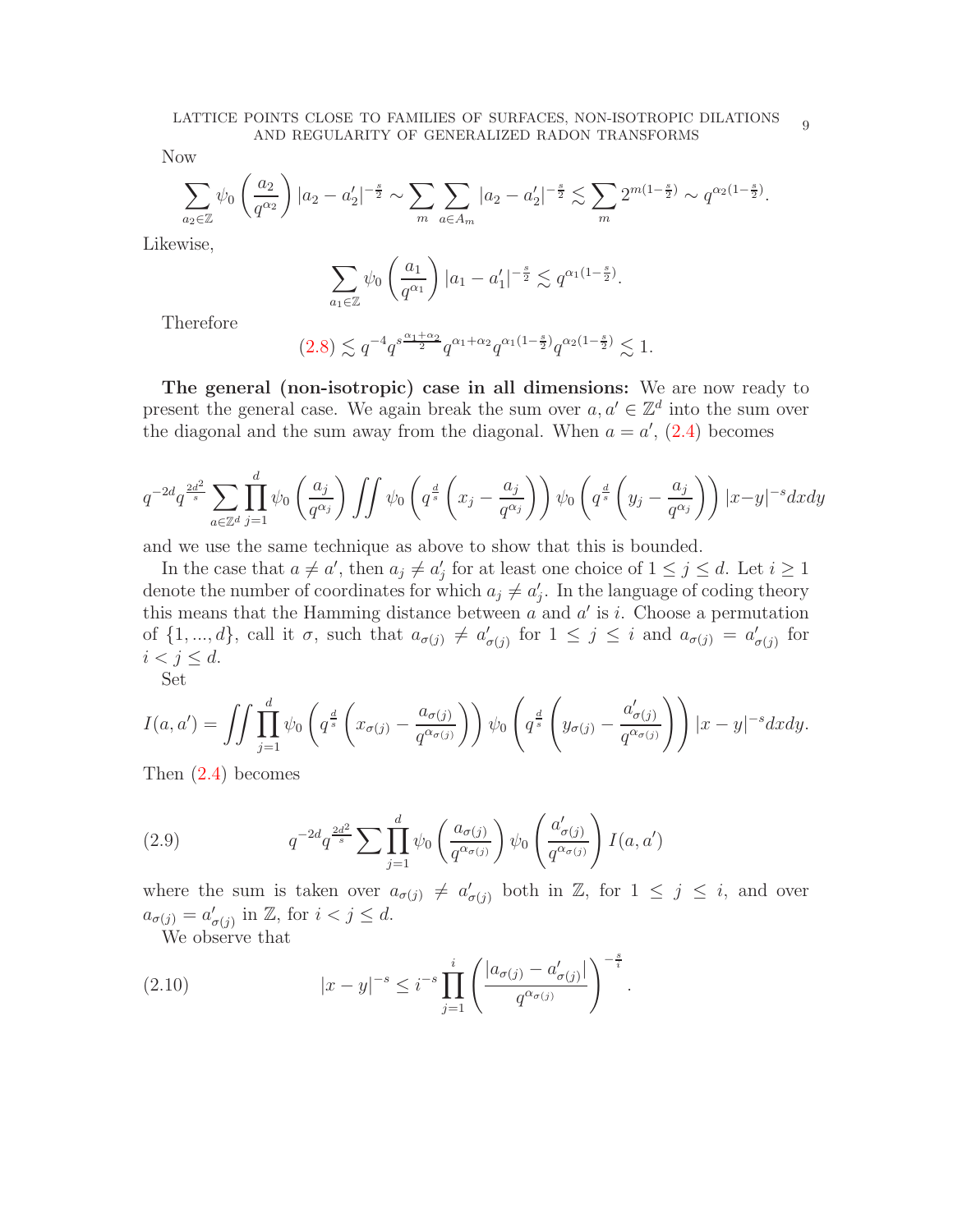Certainly

$$
|x - y| \sim \sum_{j=1}^{i} |x_{\sigma(j)} - y_{\sigma(j)}|
$$

and

$$
|x_{\sigma(j)} - y_{\sigma(j)}| \sim \frac{|a_{\sigma(j)} - a'_{\sigma(j)}|}{q^{\alpha_{\sigma(j)}}}.
$$

Combining these observations with the fact that the arithmetic mean dominates the geometric mean  $^2$  $^2$  verifies  $(2.10)$ .

Now

$$
I(a, a') \lesssim q^{-\frac{2d^2}{s}} \prod_{j=1}^i \left( \frac{|a_{\sigma(j)} - a'_{\sigma(j)}|}{q^{\alpha_{\sigma(j)}}} \right)^{-\frac{s}{i}}.
$$

Thus, [\(2.9\)](#page-8-1) is bounded above by

$$
(2.11) \tq^{-2d} \sum \left( \prod_{j=1}^d \psi_0 \left( \frac{a_{\sigma(j)}}{q^{\alpha_{\sigma(j)}}} \right) \psi_0 \left( \frac{a'_{\sigma(j)}}{q^{\alpha_{\sigma(j)}}} \right) \right) \left( \prod_{j=1}^i \left( \frac{|a_{\sigma(j)} - a'_{\sigma(j)}|}{q^{\alpha_{\sigma(j)}}} \right)^{-\frac{s}{i}} \right)
$$

where the sum is taken over  $a_{\sigma(j)} \neq a'_{\sigma(j)}$  both in Z, for  $1 \leq j \leq i$ , and over  $a_{\sigma(j)} = a'_{\sigma(j)}$  in  $\mathbb{Z}$ , for  $i < j \leq d$ .

Summing in  $a_{\sigma(j)}$ , for  $(i + 1) \leq j \leq d$ , we see that it suffices to show that

<span id="page-9-2"></span>
$$
(2.12) \quad q^{-2d} q^{\alpha_{\sigma(i+1)} + \dots + \alpha_{\sigma(d)}} \sum \prod_{j=1}^{i} \psi_0 \left( \frac{a_{\sigma(j)}}{q^{\alpha_{\sigma(j)}}} \right) \psi_0 \left( \frac{a'_{\sigma(j)}}{q^{\alpha_{\sigma(j)}}} \right) \left( \frac{|a_{\sigma(j)} - a'_{\sigma(j)}|}{q^{\alpha_{\sigma(j)}}} \right)^{-\frac{s}{i}} \lesssim 1
$$

where the sum is taken over  $a_{\sigma(j)} \neq a'_{\sigma(j)}$  both in  $\mathbb{Z}$ , for  $1 \leq j \leq i$ .

For  $1 \leq j \leq i$ , we show that (2.13)

<span id="page-9-1"></span>
$$
\sum_{\substack{a_{\sigma(j)}, a'_{\sigma(j)} \in \mathbb{Z} \\ a_{\sigma(j)} \neq a'_{\sigma(j)}}} \psi_0\left(\frac{a_{\sigma(j)}}{q^{\alpha_{\sigma(j)}}}\right) \psi_0\left(\frac{a'_{\sigma(j)}}{q^{\alpha_{\sigma(j)}}}\right) \left(\frac{|a_{\sigma(j)} - a'_{\sigma(j)}|}{q^{\alpha_{\sigma(j)}}}\right)^{-\frac{s}{i}} \lesssim q^{\alpha_{\sigma(j)}(1+\frac{s}{i})}, \text{ for } s \geq i,
$$

and that when  $s < i$ , the left hand side of  $(2.13)$  is bounded by  $q^{2\alpha_{\sigma(j)}}$ .

<span id="page-9-0"></span><sup>2</sup>We simply mean the classical inequality  $(A_1 \cdot A_2 \cdot \cdots \cdot A_n)^{\frac{1}{n}} \leq \frac{A_1 + A_2 + \cdots + A_n}{n}$ .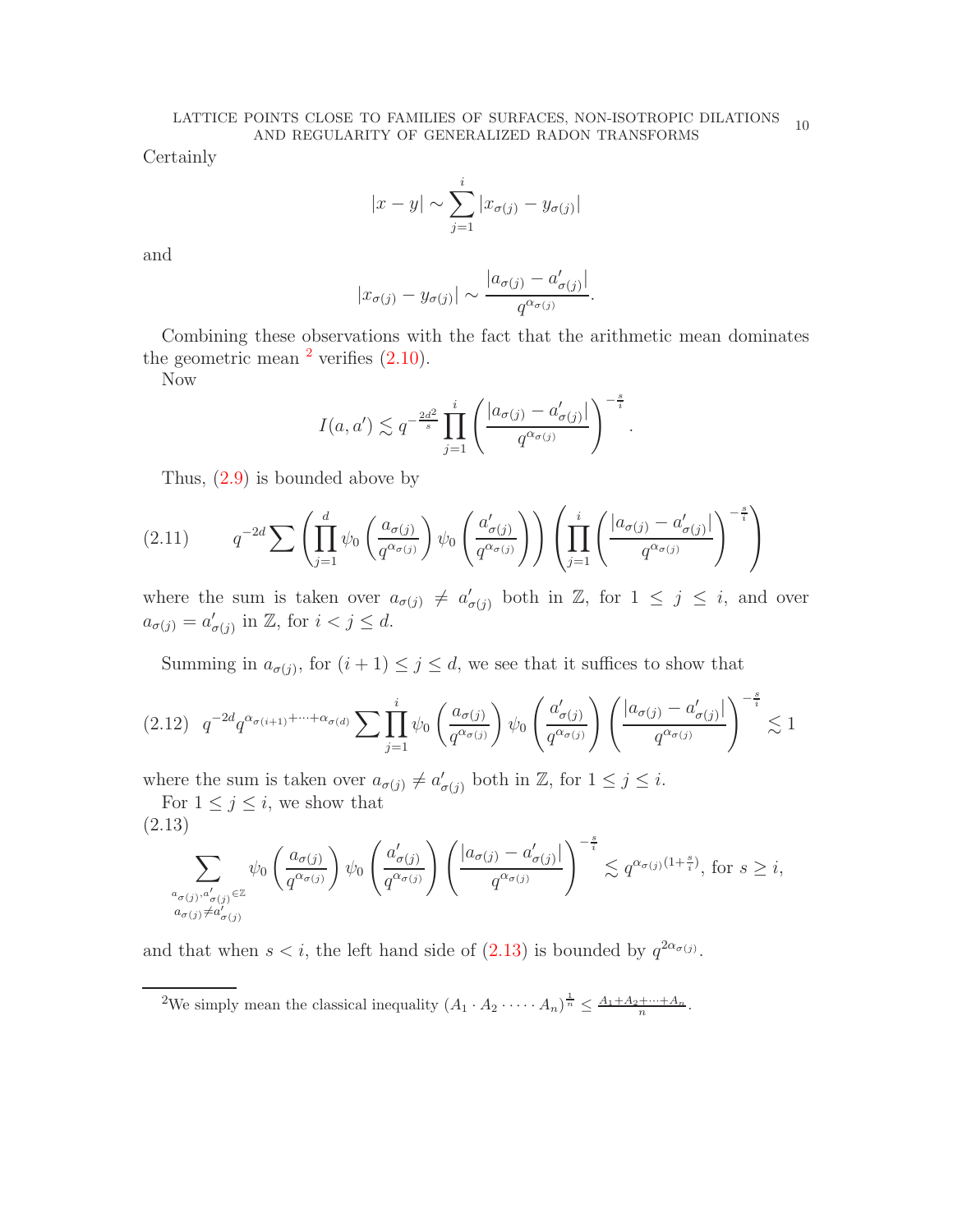# LATTICE POINTS CLOSE TO FAMILIES OF SURFACES, NON-ISOTROPIC DILATIONS 11 AND REGULARITY OF GENERALIZED RADON TRANSFORMS

Taking [\(2.13\)](#page-9-1) for granted, we may complete the proof of the lemma. Indeed, recalling that  $\alpha_j \leq \frac{d}{s}$  $\frac{d}{s}$ , we conclude that for  $s \geq i$ 

$$
(2.12) \lesssim q^{-2d} q^{\alpha_{\sigma(i+1)} + \dots + \alpha_{\sigma(d)}} \prod_{j=1}^i q^{\alpha_{\sigma(j)}(1 + \frac{s}{i})} \le 1.
$$

For  $s < i$ , taking [\(2.13\)](#page-9-1) for granted, we recall that  $\sum_{j=1}^{d} \alpha_j = d$  to conclude that

$$
(2.12) \lesssim q^{-2d} q^{\alpha_{\sigma(i+1)} + \dots + \alpha_{\sigma(d)}} \prod_{j=1}^i q^{2\alpha_{\sigma(j)}} \le 1.
$$

This completes the proof of the lemma modulo the proof of [\(2.13\)](#page-9-1).

We now prove  $(2.13)$ .

Fix  $a'_{\sigma(j)} \in \mathbb{Z}$  such that  $a'_{\sigma(j)} \leq Cq^{\alpha_{\sigma(j)}}$ . Set

$$
A_m = \{a_{\sigma(j)} \in \mathbb{Z} : 2^m \le |a_{\sigma(j)} - a'_{\sigma(j)}| < 2^{m+1}\}
$$

where  $0 \leq m$  and  $2^{m+1} = \lceil Cq^{\alpha_{\sigma(j)}} \rceil$ . Then

$$
\sum_{\substack{a_{\sigma(j)} \in \mathbb{Z} \\ a_{\sigma(j)} \neq a'_{\sigma(j)}}} \psi_0 \left( \frac{a_{\sigma(j)}}{q^{\alpha_{\sigma(j)}}} \right) |a_{\sigma(j)} - a'_{\sigma(j)}|^{-\frac{s}{i}} \lesssim \sum_{m} \sum_{A_m} |a_{\sigma(j)} - a'_{\sigma(j)}|^{-\frac{s}{i}} \lesssim \sum_{m} 2^{m(1-\frac{s}{i})}.
$$

If  $s \geq i$ , then  $\sum_{m} 2^{m(1-\frac{s}{i})} \lesssim 1$ , and so

$$
\sum_{\substack{a_{\sigma(j)},a'_{\sigma(j)}\in\mathbb{Z}\\ a_{\sigma(j)}\neq a'_{\sigma(j)}}} \psi_0\left(\frac{a_{\sigma(j)}}{q^{\alpha_{\sigma(j)}}}\right)\psi_0\left(\frac{a'_{\sigma(j)}}{q^{\alpha_{\sigma(j)}}}\right)\left(\frac{|a_{\sigma(j)}-a'_{\sigma(j)}|}{q^{\alpha_{\sigma(j)}}}\right)^{-\frac{s}{i}}\lesssim q^{\alpha_{\sigma(j)}(1+\frac{s}{i})}.
$$

If  $s < i$ , then  $\sum_{m} 2^{m(1-\frac{s}{i})} \lesssim q^{\alpha(1-\frac{s}{i})}$ , and so

$$
\sum_{\substack{a_{\sigma(j)},a'_{\sigma(j)} \in \mathbb{Z} \\ a_{\sigma(j)} \neq a'_{\sigma(j)}}} \psi_0\left(\frac{a_{\sigma(j)}}{q^{\alpha_{\sigma(j)}}}\right) \psi_0\left(\frac{a'_{\sigma(j)}}{q^{\alpha_{\sigma(j)}}}\right) \left(\frac{|a_{\sigma(j)} - a'_{\sigma(j)}|}{q^{\alpha_{\sigma(j)}}}\right)^{-\frac{s}{i}} \lesssim q^{2\alpha_{\sigma(j)}}.
$$

This completes the proof of the lemma.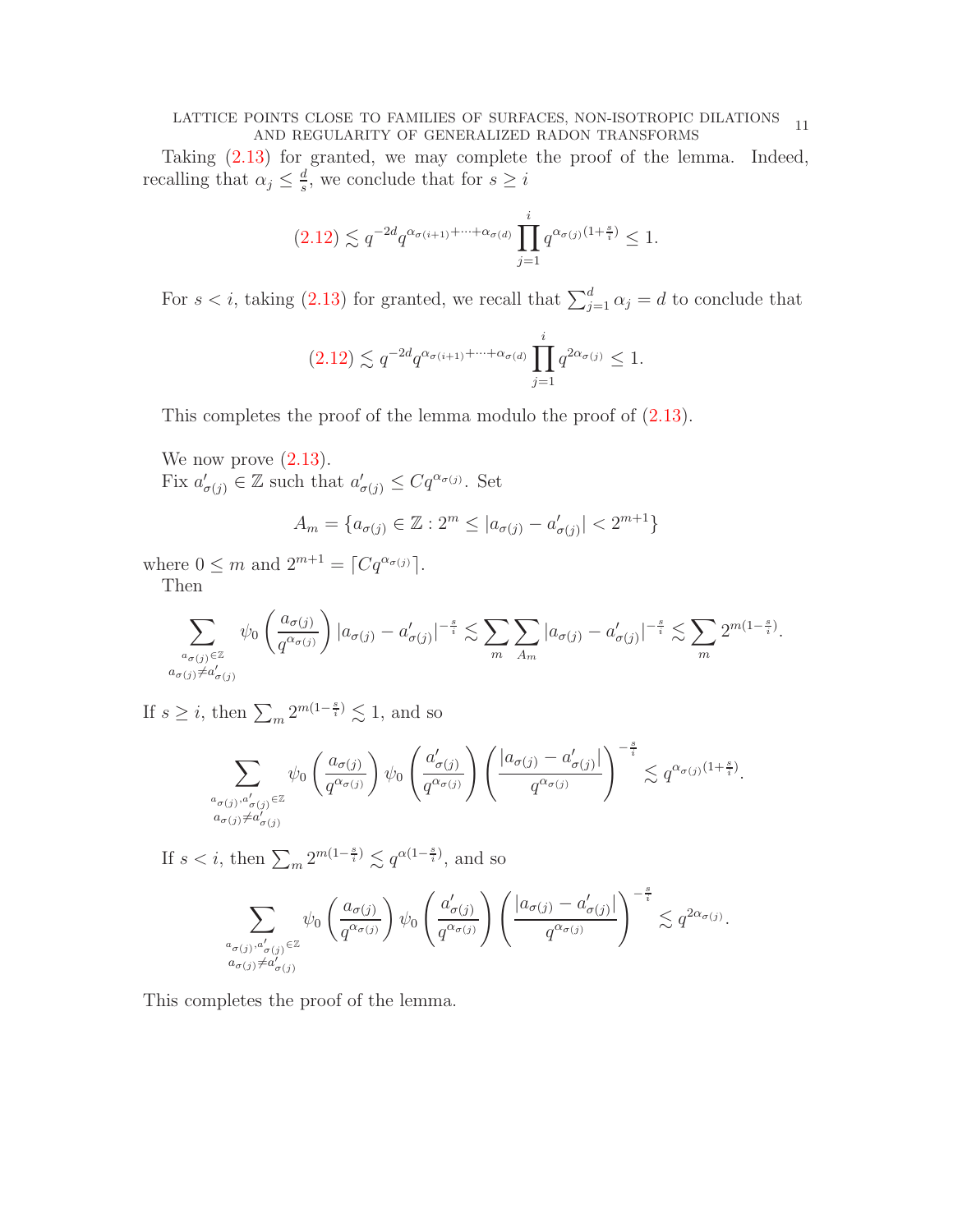<span id="page-11-3"></span>2.2. Estimation of the second term in  $(2.3)$ . It remains to show that

$$
||(\widehat{T_q\mu_q}(\cdot) \times |\cdot|^{(d-s)/2})||_2 \lesssim 1,
$$

when  $s \geq \frac{d+1}{2}$  $\frac{+1}{2}$ . Since the Monge-Ampere determinant of  $\phi$  does not vanish on the set

<span id="page-11-0"></span>
$$
\{(x,y): \phi(x,y) = t\}
$$

for  $t > 0$ ,  $\phi$  satisfies the Phong-Stein rotational curvature condition of Phong and Steinon this set  $([15], [16])$  $([15], [16])$  $([15], [16])$  $([15], [16])$  $([15], [16])$ , and thus

(2.15) 
$$
T_q: L^2(\mathbb{R}^d) \to L^2_{\frac{d-1}{2}}(\mathbb{R}^d)
$$

with constants uniform in t and q. See also [\[19\]](#page-18-19) and [\[18\]](#page-18-20) for the background and a thorough description of these are related estimates.

We shall deduce  $(2.14)$  from the following result.

<span id="page-11-1"></span>Proposition 2.2. Let f be a Schwartz class function with with finite s−dimensional energy, as defined in Lemma [2.1,](#page-5-2) for  $\frac{d+1}{2} \leq s < d$ . Suppose that  $||f||_1 \leq C$  for some uniform constant  $C > 0$ . Then

(2.16) 
$$
\|(\widehat{T_q f}(\cdot) \times |\cdot|^{(d-s)/2})\|_2 \lesssim 1.
$$

## 3. Proof of Proposition [2.2](#page-11-1)

We fix positive Schwartz class functions  $\eta_0(\xi)$  supported in the ball  $\{|\xi| \leq 4\}$  and  $\eta(\xi)$  supported in the spherical shell

$$
\{1 < |\xi| < 4\} \text{ with } \eta_j(\xi) = \eta(2^{-j}\xi), \ j \ge 1,
$$

and

$$
\eta_0(\xi) + \sum_{j=1}^{\infty} \eta_j(\xi) = 1.
$$

Definethe Littlewood-Paley piece of f (see e.g.  $([19])$  $([19])$  $([19])$ ), denoted by  $f_j$  for  $j \geq 0$ , by the relation

<span id="page-11-2"></span>
$$
\widehat{f}_j(\xi) = \widehat{f}(\xi)\eta_j(\xi).
$$

Now the left hand side of Proposition [2.2](#page-11-1) can be written as

(3.1) 
$$
\sum_{j\geq 0} \sum_{k\geq 0} \int \widehat{T_q f_j}(\xi) \overline{\widehat{T_q f_k}}(\xi) |\xi|^{d-s} d\xi.
$$

We handle the sums in  $(3.1)$  in three steps. First, we fix  $j \geq 0$  and consider the case when  $j = k$ . Second, we consider the more general scenario where  $|j - k| \leq 2L$ . This second step follows as a simple consequence of the first. Finally, we handle the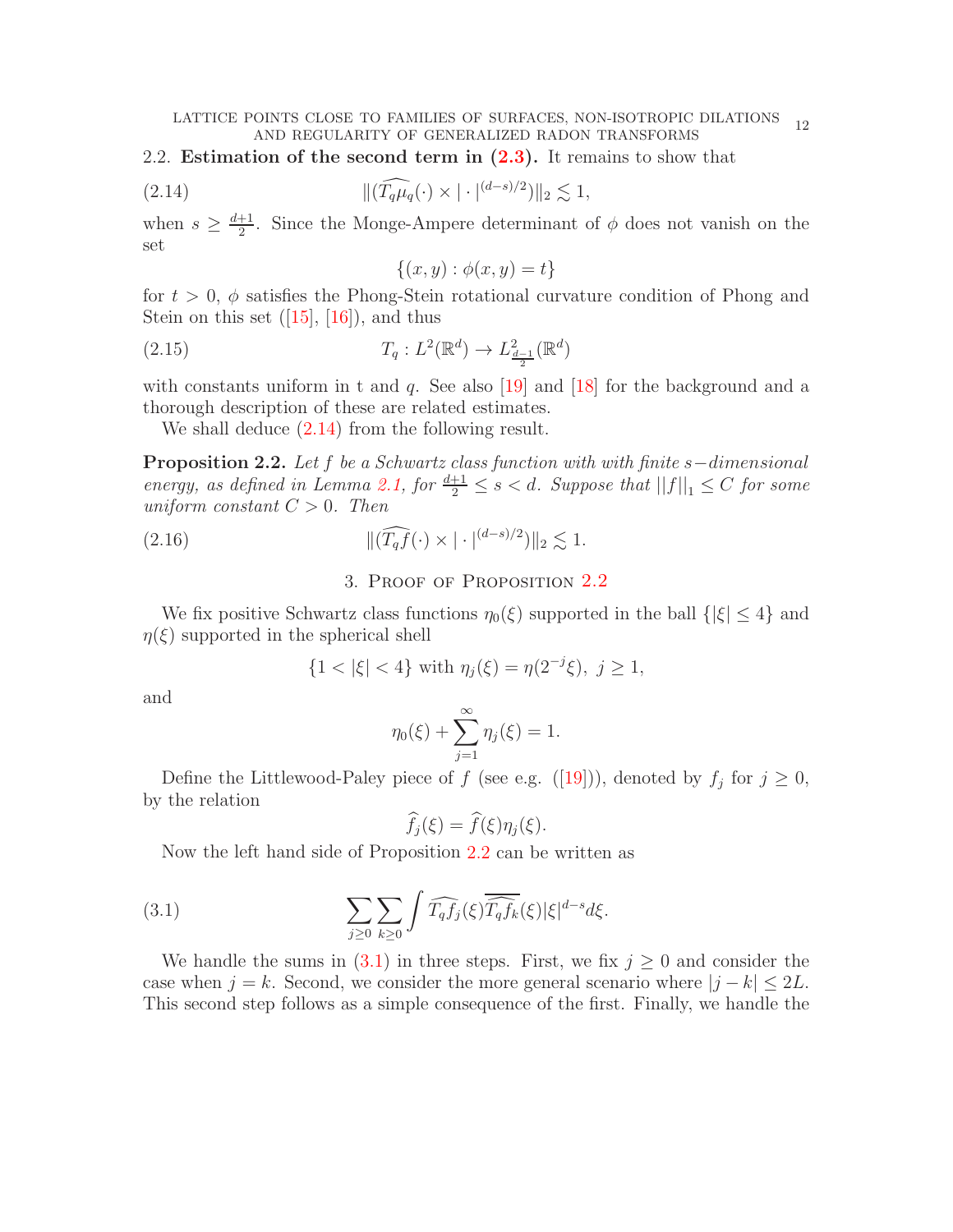<span id="page-12-3"></span>LATTICE POINTS CLOSE TO FAMILIES OF SURFACES, NON-ISOTROPIC DILATIONS OINTS CLOSE TO FAMILIES OF SURFACES, NON-ISOTROPIC DILATIONS 13<br>AND REGULARITY OF GENERALIZED RADON TRANSFORMS case when  $|j - k| > 2L$ . Here L is some positive number to be determined.

The proof of the following lemma is provided following the proof of Proposition [2.2](#page-11-1) and can be found in both [\[2\]](#page-18-16) and [\[6\]](#page-18-15).

<span id="page-12-2"></span>**Lemma 3.1.** Let  $\eta_l$  be as above. Then for any  $M > 0$ , there exists a constant  $C_m > 0$ and an  $L = L_M > 0$  so that

<span id="page-12-0"></span>
$$
|\widehat{T_qf_j}(\xi)|\eta_l(\xi) \le C_M 2^{-M(\max\{j,l\})}
$$

whenever  $|j - l| > L$ .

**Case 1** ( $j = k$ ): We first establish that [\(3.1\)](#page-11-2) holds when  $j = k$ . That is,

(3.2) 
$$
\sum_{j\geq 0} \int |\widehat{T_q f_j}(\xi)|^2 |\xi|^{d-s} d\xi \lesssim 1.
$$

<span id="page-12-1"></span>To see this, decompose the integral by writing the left hand side of [\(3.2\)](#page-12-0) as

(3.3) 
$$
\sum_{j\geq 0}\sum_{l\geq 0}\int \eta_l(\xi)|\widehat{T_qf_j}(\xi)|^2|\xi|^{d-s}d\xi.
$$

Next, fix  $j \geq 0$  and consider both the sum over  $l \geq 0$  such that  $|j - l| \leq L$  and the sum over  $l > 0$  such that  $|j - l| > L$ , where L is some positive number to be determined. That is,

$$
(3.3) = \sum_{j\geq 0} \sum_{\substack{l\geq 0 \\ |j-l|\leq L}} \int \eta_l(\xi) |\widehat{T_q f_j}(\xi)|^2 |\xi|^{d-s} d\xi + \sum_{j\geq 0} \sum_{\substack{l\geq 0 \\ |j-l|>L}} \int \eta_l(\xi) |\widehat{T_q f_j}(\xi)|^2 |\xi|^{d-s} d\xi.
$$
  
=  $I + II.$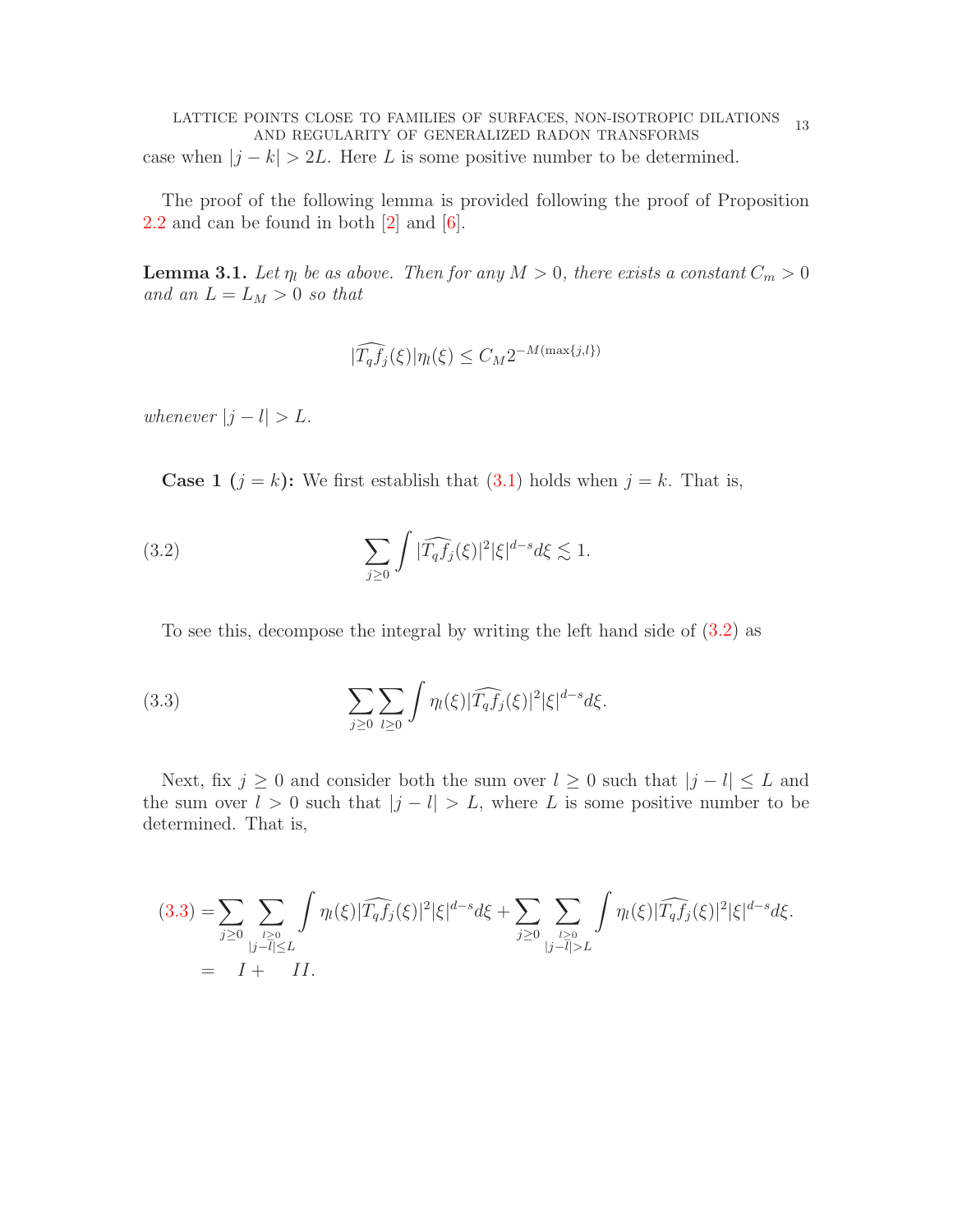## $\rm \textit{LATTICE}~~POINTS~\textit{CLOSE}~\textit{TO}~\textit{FAMILIES}~\textit{OF}~\textit{SURFACES},~\textit{NON-ISOTROPIC}~\textit{DILATIONS} \quad 14 \\ \textit{AND}~\textit{REGULARITY}~\textit{OF}~\textit{GENERALIZED}~\textit{RADON}~\textit{TRANSFORMS}$

For  $|j - l| \leq L$ , we use the support conditions for  $\eta_l$  and the mapping properties of  $T_q$  to write

$$
I \sim \sum_{j\geq 0} \sum_{\substack{l\geq 0 \\ |j-l|\leq L}} 2^{l(1-s)} \int \eta_l(\xi) |\widehat{T_q f_j}(\xi)|^2 |\xi|^{d-1} d\xi
$$
  

$$
\lesssim \sum_{j\geq 0} \sum_{\substack{l\geq 0 \\ |j-l|\leq L}} 2^{l(1-s)} \int |\widehat{f}_j(\xi)|^2 d\xi
$$
  

$$
\leq \sum_{j\geq 0} \sum_{\substack{l\geq 0 \\ |j-l|\leq L}} 2^{(j-L)(1-s)} \int |\widehat{f}_j(\xi)|^2 d\xi
$$
  

$$
\leq (2L+1)2^{-L(1-s)} \sum_{j\geq 0} 2^{j(1-s)} \int |\widehat{f}_j(\xi)|^2 d\xi.
$$

Since  $(1-s) \le (s-d)$ , when  $\frac{d+1}{2} \le s < d$ , and since  $f_j(\xi)$  is supported where | $\xi$ | ∼ 2<sup>j</sup> then

$$
I \leq (2L+1)2^{-L(1-s)} \sum_{j\geq 0} 2^{j(s-d)} \int |\widehat{f}_j(\xi)|^2 d\xi.
$$
  
 
$$
\sim (2L+1)2^{-L(1-s)} \sum_{j\geq 0} \int |\widehat{f}_j(\xi)|^2 |\xi|^{s-d} d\xi
$$
  
 
$$
\sim (2L+1)2^{-L(1-s)} \int |\widehat{f}(\xi)|^2 |\xi|^{s-d} d\xi.
$$

Finally, since f has finite  $s$  – dimensional energy when  $\frac{d+1}{2} \leq s < d$ , then  $I \lesssim 1$ . To bound  $II$ , use Lemma [3.1](#page-12-2) to write

$$
II \lesssim \sum_{j} \sum_{\substack{l \geq 0 \\ |j - \overline{l}| > L}} 2^{-M(\max\{j,l\})} \int \eta_l(\xi) |\xi|^{d - s} d\xi.
$$

Since  $\eta_l$  is compactly supported, we conclude that  $II \lesssim 1$  thus finishing the proof of the first case.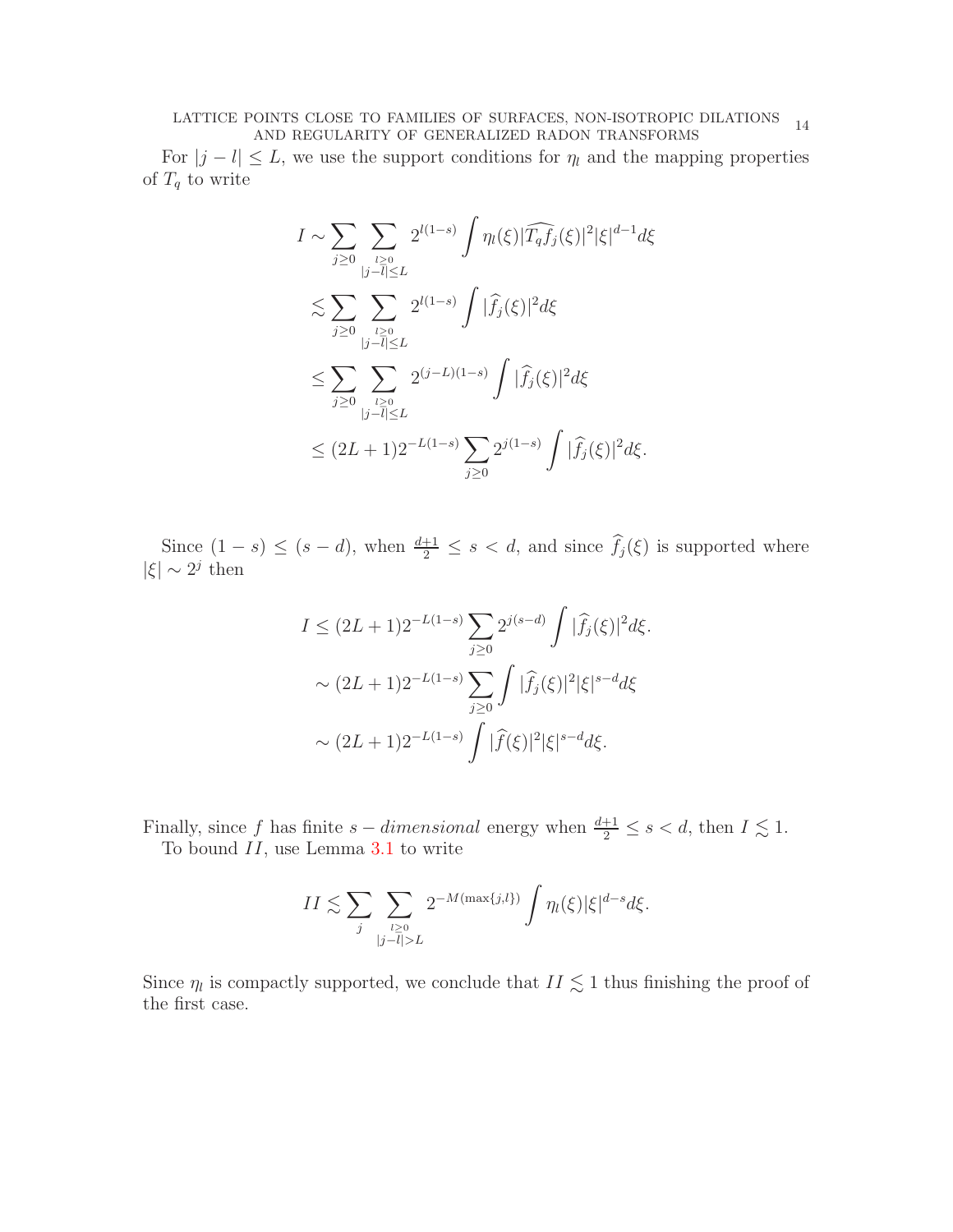Case 2 ( $|j - k|$  ≤ 2L): We now proceed to bounding [\(3.1\)](#page-11-2) when  $|j - k|$  ≤ 2L. We have

$$
\sum_{j\geq 0}\sum_{\substack{k\geq 0\\|j-k|\leq 2L}}\int \widehat{T_qf_j}(\xi)\overline{\widehat{T_qf_k}}(\xi)|\xi|^{d-s}d\xi
$$
\n
$$
\leq \sum_{j\geq 0}\sum_{\substack{k\geq 0\\|j-k|\leq 2L}}\left(\int |\widehat{T_qf_j}(\xi)|^2|\xi|^{d-s}d\xi\right)^{\frac{1}{2}}\left(\int |\widehat{T_qf_k}(\xi)|^2|\xi|^{d-s}d\xi\right)^{\frac{1}{2}}
$$
\n
$$
=\sum_{|i|\leq 2L}\sum_{j\geq 0}\left(\int |\widehat{T_qf_j}(\xi)|^2|\xi|^{d-s}d\xi\right)^{\frac{1}{2}}\left(\int |\widehat{T_qf_{j+i}}(\xi)|^2|\xi|^{d-s}d\xi\right)^{\frac{1}{2}}
$$
\n
$$
\leq \sum_{|i|\leq 2L}\left(\sum_{j\geq 0}\int |\widehat{T_qf_j}(\xi)|^2|\xi|^{d-s}d\xi\right)^{\frac{1}{2}}\left(\sum_{j\geq 0}\int |\widehat{T_qf_{j+i}}(\xi)|^2|\xi|^{d-s}d\xi\right)^{\frac{1}{2}}
$$
\n
$$
\lesssim 1,
$$

where we have applied the Cauchy Scwartz inequality twice and applied  $(3.2)$ .

Case 3 ( $|j - k| > 2L$ ): We now show that [\(3.1\)](#page-11-2) is bounded when  $|j - k| > 2L$ . We again decompose the integral by writing

$$
\sum_{l\geq 0}\sum_{j\geq 0}\sum_{|j-k|>2L}\int\eta_l(\xi)\widehat{T_qf_j}(\xi)\overline{\widehat{T_qf_k}}(\xi)|\xi|^{d-s}d\xi.
$$

Since  $|j - k| > 2L$ , then either  $|j - l| > L$  or  $|k - l| > L$ . Therefore, we may use Lemma [3.1](#page-12-2) to finish case 3.

In more detail, assume  $|j - l| > L$ . Then

$$
\eta_l(\xi)|\widehat{T_qf_j}(\xi)| \lesssim 2^{-M\{j,l\}}.
$$

If  $|k - l| > L$ , then

$$
\eta_l(\xi)|\widehat{T_qf_k}(\xi)| \lesssim 2^{-M\{j,l\}},
$$

otherwise we use the observation that, for a fixed l,  $\{k : |k - l| \leq L\}$  is a finite set.

This completes the proof of estimate  $(2.1)$  and hence the proof of the theorem up to the proof of Lemma [3.1.](#page-12-2)

## 4. Proof of Lemma [3.1](#page-11-2)

Recall from  $(2.2)$ ,

$$
T_q f_j(x) = q^{\frac{d}{s}} \int_{\{y \in \mathbb{R}^d : |\phi(x,y)-1| \le q^{-\frac{d}{s}}\}} f_j(y) \psi(x,y) dy.
$$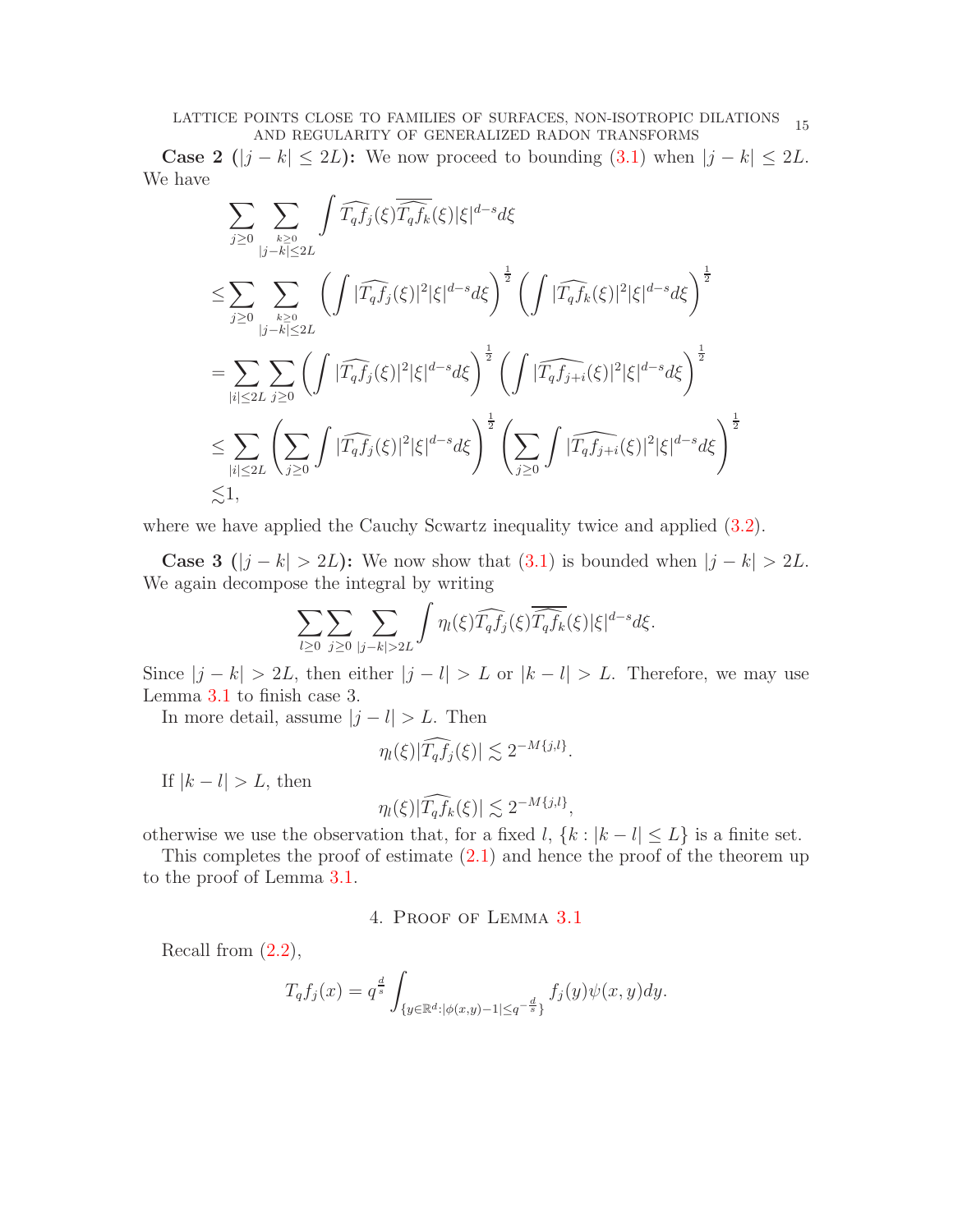#### LATTICE POINTS CLOSE TO FAMILIES OF SURFACES, NON-ISOTROPIC DILATIONS OINTS CLOSE TO FAMILIES OF SURFACES, NON-ISOTROPIC DILATIONS 16<br>AND REGULARITY OF GENERALIZED RADON TRANSFORMS

By Fourier inversion

$$
T_q f_j(x) = \iiint_{\{y \in \mathbb{R}^d : |\phi(x,y)-1| \le q^{-\frac{d}{s}}\}} e^{iy \cdot \zeta} e^{is \cdot (\phi(x,y)-1)} \psi(x,y) \widehat{f}_j(\zeta) \widehat{\psi}_0(sq^{-\frac{d}{s}}) dy d\zeta ds,
$$

where  $\psi_0$  is a smooth compactly supported function centered at the origin and the change in the order of integration can be justified by Fubini's Theorem.

So

$$
\widehat{T_qf_j}(\xi) = \iiint_{\{y \in \mathbb{R}^d : |\phi(x,y)-1| \le q^{-\frac{d}{s}}\}} e^{-ix\cdot\xi} e^{iy\cdot\zeta} e^{is\cdot(\phi(x,y)-1)} \psi(x,y) \widehat{f_j}(\zeta) \widehat{\psi_0}(sq^{-\frac{d}{s}}) dy d\zeta ds dx,
$$

and therefore

$$
\widehat{T_q f_j}(\xi)\eta_l(\xi) = \int I_{jl}(\xi,\zeta,s)\widehat{f}(\zeta)\widehat{\psi_0}(sq^{-\frac{d}{s}})d\zeta ds
$$

where

<span id="page-15-0"></span>
$$
(4.1) \qquad I_{jl}(\xi,\zeta,s) = \eta_l(\xi)\eta_j(\zeta)\iint_{\{y:|\phi(x,y)-1|\leq q^{-\frac{d}{s}}\}} e^{i[s\cdot(\phi(x,y)-1)+y\cdot\zeta-x\cdot\xi]}\psi(x,y)dydx.
$$

Computing the critical points,  $(x, y)$ , of the phase function in  $(4.1)$ , we see that

$$
s\nabla_x \phi_l(x, y) = \xi \text{ and } s\nabla_y \phi_l(x, y) = -\zeta.
$$

The compact support of  $\psi$  along with the non-zero gradient condition from [\(1.7\)](#page-2-3) implies that

<span id="page-15-1"></span>
$$
|\nabla_x \phi_l(x, y)| \approx |\nabla_y \phi_l(x, y)| \approx 1.
$$

More precisely, the upper bound follows from smoothness and compact support. The lower bound follows from the fact that a continuous non-negative function achieves its minimum on a compact set. This minimum is not zero because of the condition  $(1.7).$  $(1.7).$ 

It follows that

$$
|\xi| \approx |\zeta|
$$

when we are near critical points. However, by comparing the support of  $\eta_l$  with that of  $\eta_i$  when  $|j - l| > L$  we see that the integrand is supported away from critical points as  $(4.2)$  no longer holds. This implies that for each non-critical point,  $(x, y)$ , either

<span id="page-15-2"></span>(4.3) 
$$
s \nabla_x \phi_l(x, y) \neq \xi \text{ or } s \nabla_y \phi_l(x, y) \neq -\zeta.
$$

Notice that this condition may vary with the choice of  $(x, y)$ . This will not, however, ultimately affect the argument due to the smoothness of  $\phi$  and the presence of the compact function  $\psi$  in the integrand. That is, we may restrict our attention to an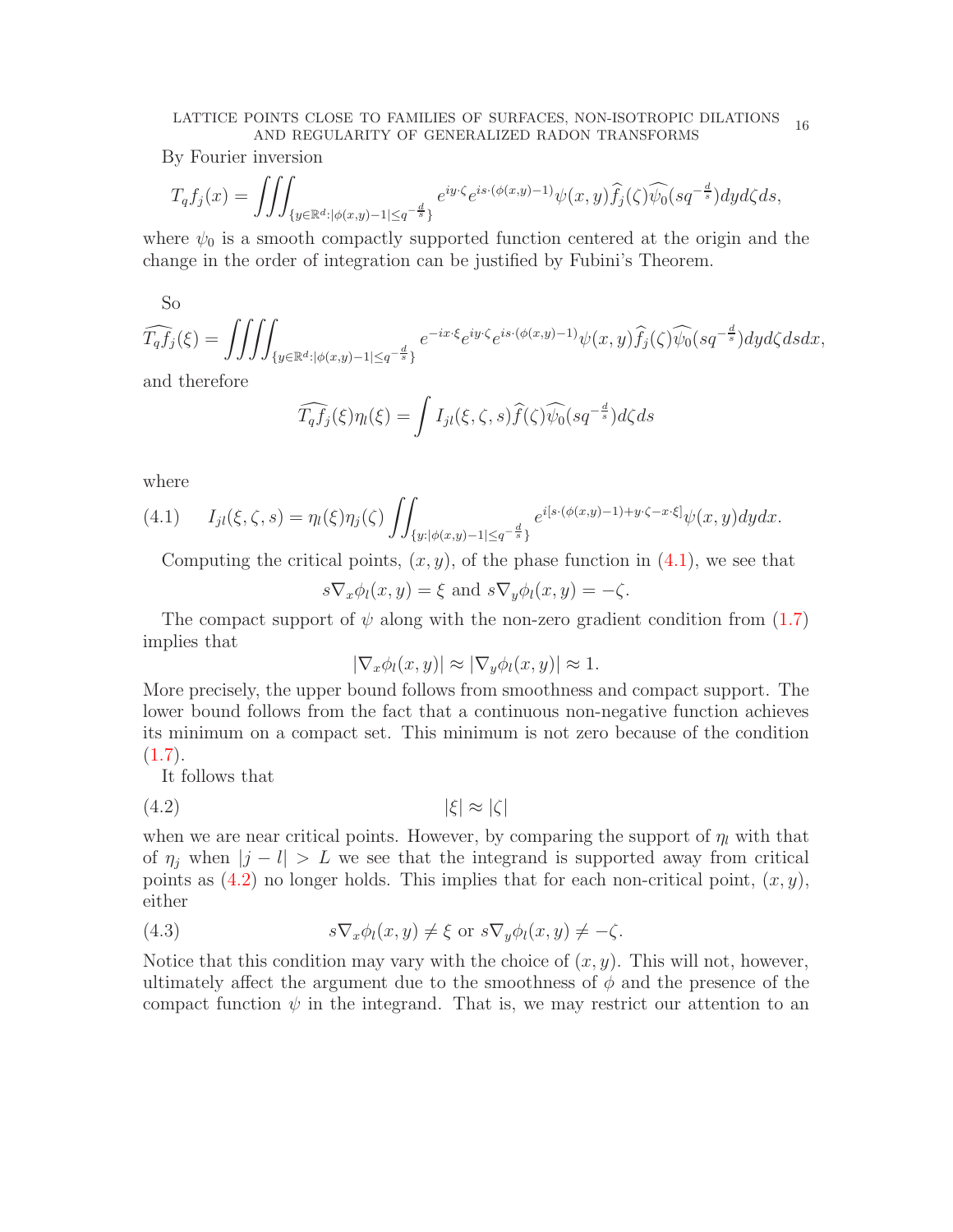### LATTICE POINTS CLOSE TO FAMILIES OF SURFACES, NON-ISOTROPIC DILATIONS OINTS CLOSE TO FAMILIES OF SURFACES, NON-ISOTROPIC DILATIONS 17<br>AND REGULARITY OF GENERALIZED RADON TRANSFORMS

open set containing a fixed non-critical point on which one of the equations holds, by restricting the support of  $\psi$ . Then we may repeat the argument over finitely many such open sets.

Without loss of generality, assume that  $l > j$ .

Consider the case that  $|s| \gg |\xi|$  (i.e  $|s| \ge c|\xi|$  with a sufficiently small constant c > 0). We observe that, since  $|\nabla_x \phi_l(x, y)| \approx 1$ ,  $\exists h$  so that  $|\frac{\partial \phi}{\partial x_i}|$  $\frac{\partial \phi}{\partial x_h}(x, y) \leq 1.$ 

It is immediate that  $e^{-ix\cdot\xi}e^{is\cdot(\phi(x,y)-1)}$  is an eigenfunction of the differential operator

$$
L = \frac{1}{i(s\frac{\partial \phi}{\partial x_h} - \xi_h)} \frac{\partial}{\partial x_h}.
$$

We will integrate by parts in [\(4.1\)](#page-15-0) using this operator. The expression that we get after performing this procedure M times is

$$
|I_{jl}(\xi,\zeta,s)| \lesssim \sup_{x,y} \left| s \frac{\partial \phi}{\partial x_h} - \xi_h \right|^{-M}.
$$

Notice,

$$
\left| s \frac{\partial \phi}{\partial x_h} - \xi_h \right| \gtrsim \left| \left| s \frac{\partial \phi}{\partial x_h} \right| - |\xi_h| \right| \approx |s| > |\xi|.
$$

So,

$$
|I_{jl}(\xi,\zeta,s)| \lesssim |\xi|^{-M} \lesssim 2^{-Ml}.
$$

In the case that  $|s| \ll |\xi|$  (i.e  $|s| \leq c|\xi|$  with a sufficiently small constant  $c > 0$ ), we observe that, since  $|\xi| \sim 1$ ,  $\exists h'$  so that  $|\xi_{h'}| \sim |\xi| \sim 1$ . We notice that  $e^{-ix\cdot\xi}e^{is\cdot(\phi(x,y)-1)}$ is an eigenfunction of the differential operator

$$
L = \frac{1}{i(s\frac{\partial\phi}{\partial x_{h'}} - \xi_{h'})}\frac{\partial}{\partial x_{h'}}
$$

and we again integrate by parts in [\(4.1\)](#page-15-0) using this operator. The expression that we get after performing this procedure M times is

$$
|I_{jl}(\xi,\zeta,s)| \lesssim \sup_{x,y} \left| s \frac{\partial \phi}{\partial x_{h'}} - \xi_{h'} \right|^{-M}.
$$

Notice,

$$
\left| s \frac{\partial \phi}{\partial x_{h'}} - \xi_{h'} \right| \gtrsim \left| \left| s \frac{\partial \phi}{\partial x_{h'}} \right| - |\xi| \right| \approx |\xi|
$$

and we again conclude that

$$
|I_{jl}(\xi,\zeta,s)| \lesssim |\xi|^{-M} \lesssim 2^{-Ml}.
$$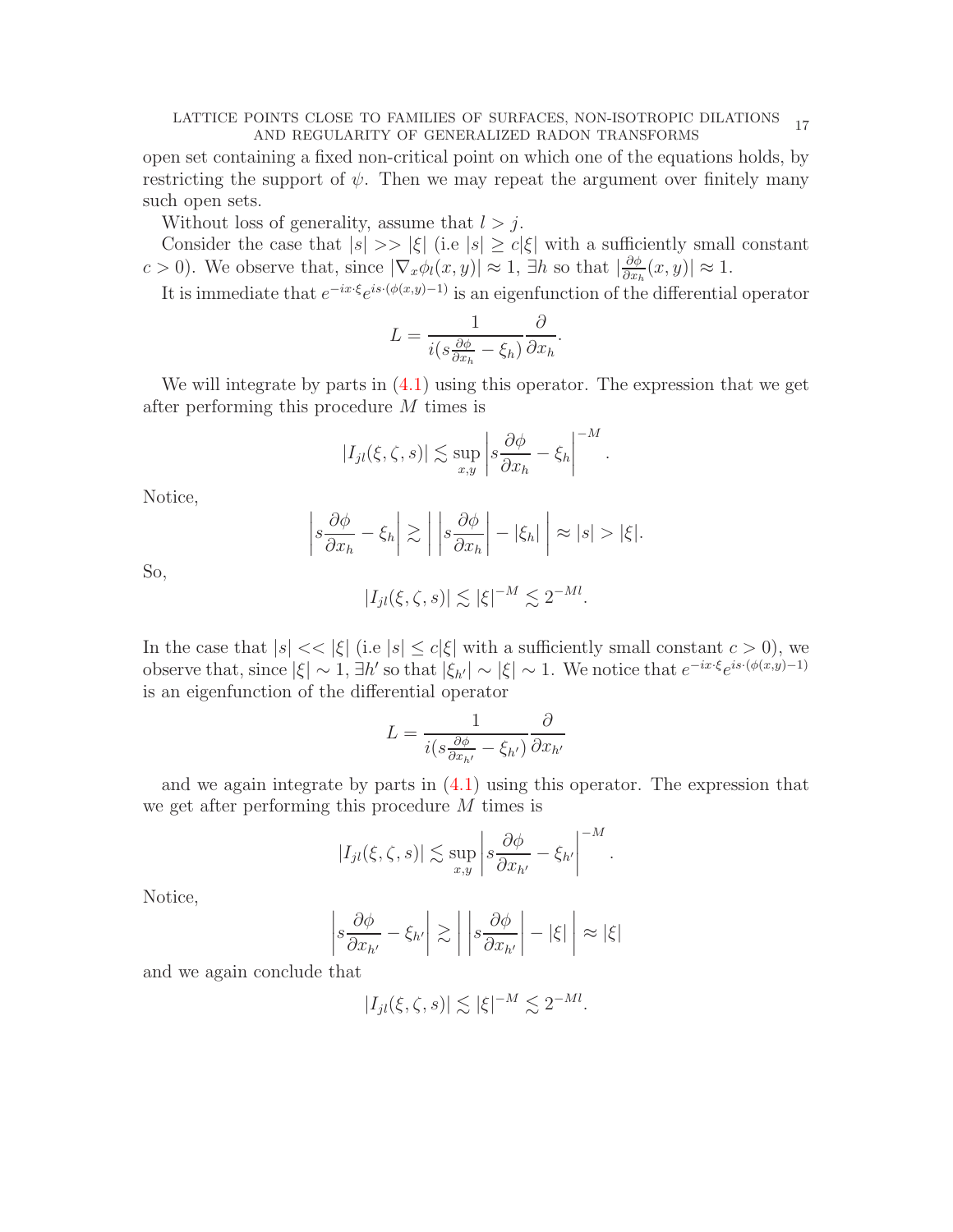# LATTICE POINTS CLOSE TO FAMILIES OF SURFACES, NON-ISOTROPIC DILATIONS 18 AND REGULARITY OF GENERALIZED RADON TRANSFORMS

Last, we consider the case when  $|s| \sim |\xi| \sim 2^l$ . By  $(4.3)$ ,  $\exists h$  such that

$$
|s| \approx |s\nabla_x \phi_l(x, y)| \approx |s| \left| \frac{\partial \phi}{\partial y_h} \right|
$$

and we notice that  $e^{-ix\cdot\xi}e^{is\cdot(\phi(x,y)-1)}$  is an eigenfunction of the differential operator

$$
L = \frac{1}{i(s\frac{\partial \phi}{\partial y_h} - \zeta_h)} \frac{\partial}{\partial y_h}.
$$

The result once again follows by repeated integration by parts. This concludes the proof of the lemma.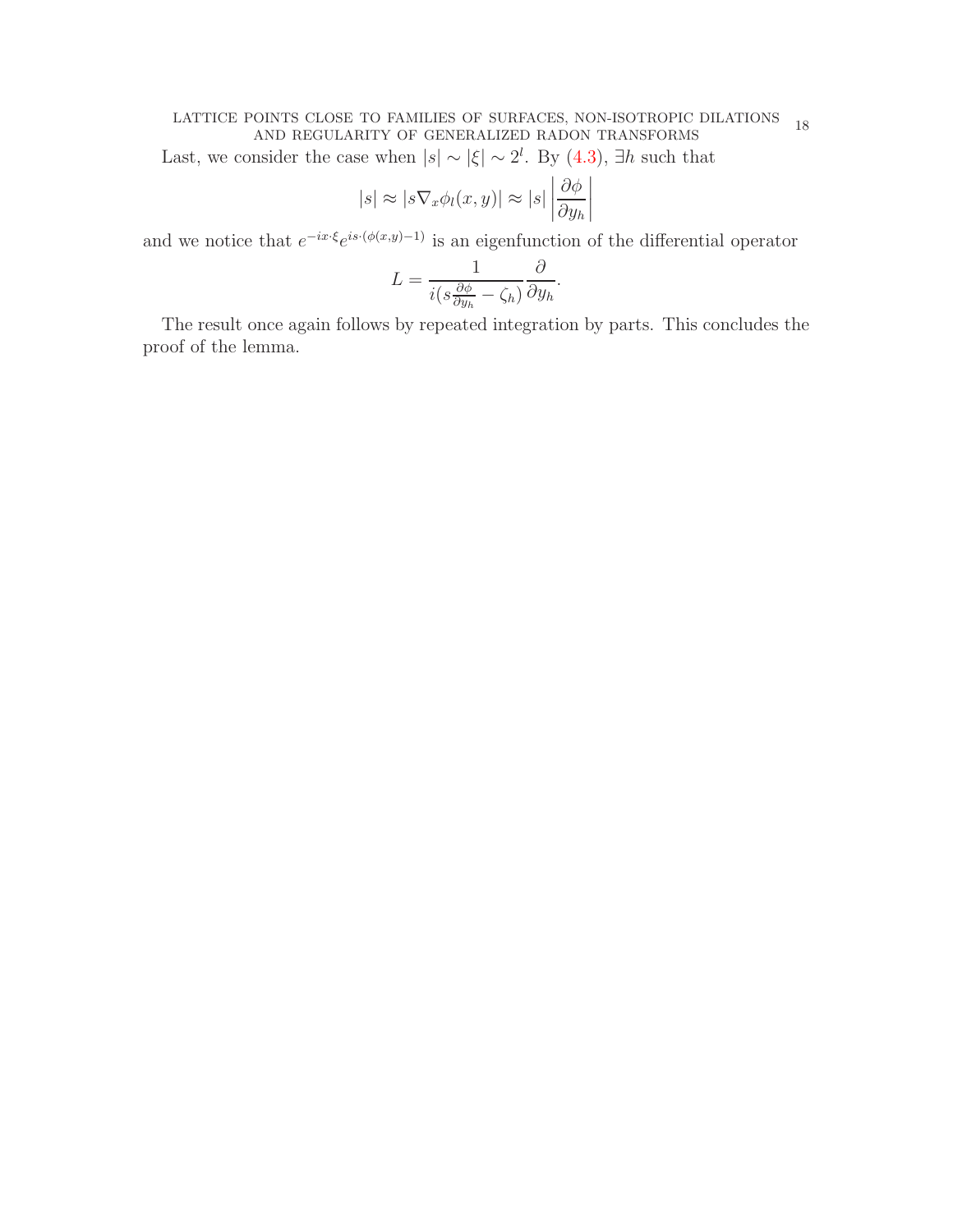### LATTICE POINTS CLOSE TO FAMILIES OF SURFACES, NON-ISOTROPIC DILATIONS OINTS CLOSE TO FAMILIES OF SURFACES, NON-ISOTROPIC DILATIONS 19<br>AND REGULARITY OF GENERALIZED RADON TRANSFORMS **REFERENCES**

- <span id="page-18-1"></span>[1] G. Andrews, A lower bound for the volume of strictly convex bodies with many boundary lattice points, Trans. Amer. Math. Soc. 106 270-279 (1963). [1](#page-0-1)
- <span id="page-18-16"></span><span id="page-18-12"></span>[2] S. Eswarathasan, A. Iosevich and K. Taylor, Fourier integral operators, fractal sets and the regular value theorem, (submitted for publication), (2010). [5,](#page-4-1) [13](#page-12-3)
- <span id="page-18-13"></span>[3] K. J. Falconer, On the Hausdorff dimensions of distance sets Mathematika 32 (1986) 206-212. [5](#page-4-1)
- [4] K. J. Falconer, The geometry of fractal sets, Cambridge Tracts in Mathematics, 85 Cambridge University Press, Cambridge, (1986). [5](#page-4-1)
- <span id="page-18-2"></span>[5] M. N. Huxley, Area, lattice points, and exponential sums, London Mathematical Society Monographs. New Series, 13 Oxford Science Publications. The Clarendon Press, Oxford University Press, New York, (1996). [1](#page-0-1)
- <span id="page-18-15"></span>[6] A. Iosevich, H. Jorati and I. Laba, Geometric incidence theorems via Fourier analysis, Trans. Amer. Math. Soc. 361 (2009), no. 12, 65956611. [5,](#page-4-1) [13](#page-12-3)
- <span id="page-18-6"></span>[7] A. Iosevich, M. Rudnev, Distance measures for well-distributed sets, Discrete Comput. Geom. 38 (2007), no. 1, 6180. [2](#page-1-5)
- <span id="page-18-11"></span>[8] A. Iosevich and S. Senger, Sharpness of Falconer's estimate in continuous and arithmetic settings, geometric incidence theorems and distribution of lattice points in convex domains, (submitted for publication), (2010). [5](#page-4-1)
- <span id="page-18-4"></span>[9] A. Iosevich, E. T. Sawyer, A. Seeger, Mean lattice point discrepancy bounds. II Convex domains *in the plane, J.* Anal. Math.  $101$  ([2](#page-1-5)007), 2563. 2
- <span id="page-18-7"></span><span id="page-18-0"></span>[10] S. Konyagin, Integral points on strictly convex closed curves. Mat. Zametki 1977, 21 (issue 6), 799-806. [2](#page-1-5)
- <span id="page-18-14"></span>[11] M. Lettington, *Integer points close to convex hypersurfaces*, Acta Arith. **141** 73-101 (2010). [1,](#page-0-1) [2](#page-1-5)
- [12] P. Mattila, Geometry of sets and measures in Euclidean spaces, Cambridge University Press, volume 44, (1995). [5](#page-4-1)
- <span id="page-18-8"></span><span id="page-18-3"></span>[13] W. Muller, Lattice points in large convex bodies, Monatsh. Math. 128 (1999) 315-330. [3](#page-2-4)
- [14] F. V. Petrov, On the number of rational points on a strictly convex curve (Russian) Funktsional. Anal. i Prilozhen. 40 (2006), no. 1, 30–42, 95; translation in Funct. Anal. Appl. 40 (2006), no. 1, 2433. [2](#page-1-5)
- <span id="page-18-9"></span>[15] D. H. Phong and E. M. Stein, Hilbert integrals, singular integrals, and Radon transforms. I, Acta Math. 157 (1986), no. 1-2, 99157. [3,](#page-2-4) [12](#page-11-3)
- <span id="page-18-18"></span><span id="page-18-5"></span>[16] D. Phong and E. Stein, Radon transforms and torsion, Inter. Math. Res. Not., 4, (1991). [12](#page-11-3)
- <span id="page-18-20"></span>[17] W. Schmidt, Integer points on hypersurfaces, Monatsh. Math. 102 (1986), no. 1, 2758. [2](#page-1-5)
- <span id="page-18-19"></span>[18] C. Sogge, Fourier integrals in classical analysis, Cambridge University Press, (1993). [12](#page-11-3)
- <span id="page-18-10"></span>[19] E. M. Stein, Harmonic Analysis, Princeton University Press, (1993). [12](#page-11-3)
- [20] P. Valtr, Strictly convex norms allowing many unit distances and related touching questions, manuscript (2005). [4](#page-3-2)
- <span id="page-18-17"></span>[21] T. Wolff, Lectures on harmonic analysis. Edited by Laba and Carol Shubin. University Lecture Series, 29 American Mathematical Society, Providence, RI, (2003). [6](#page-5-4)

Department of Mathematics, University of Rochester, Rochester, NY E-mail address: iosevich@math.rochester.edu